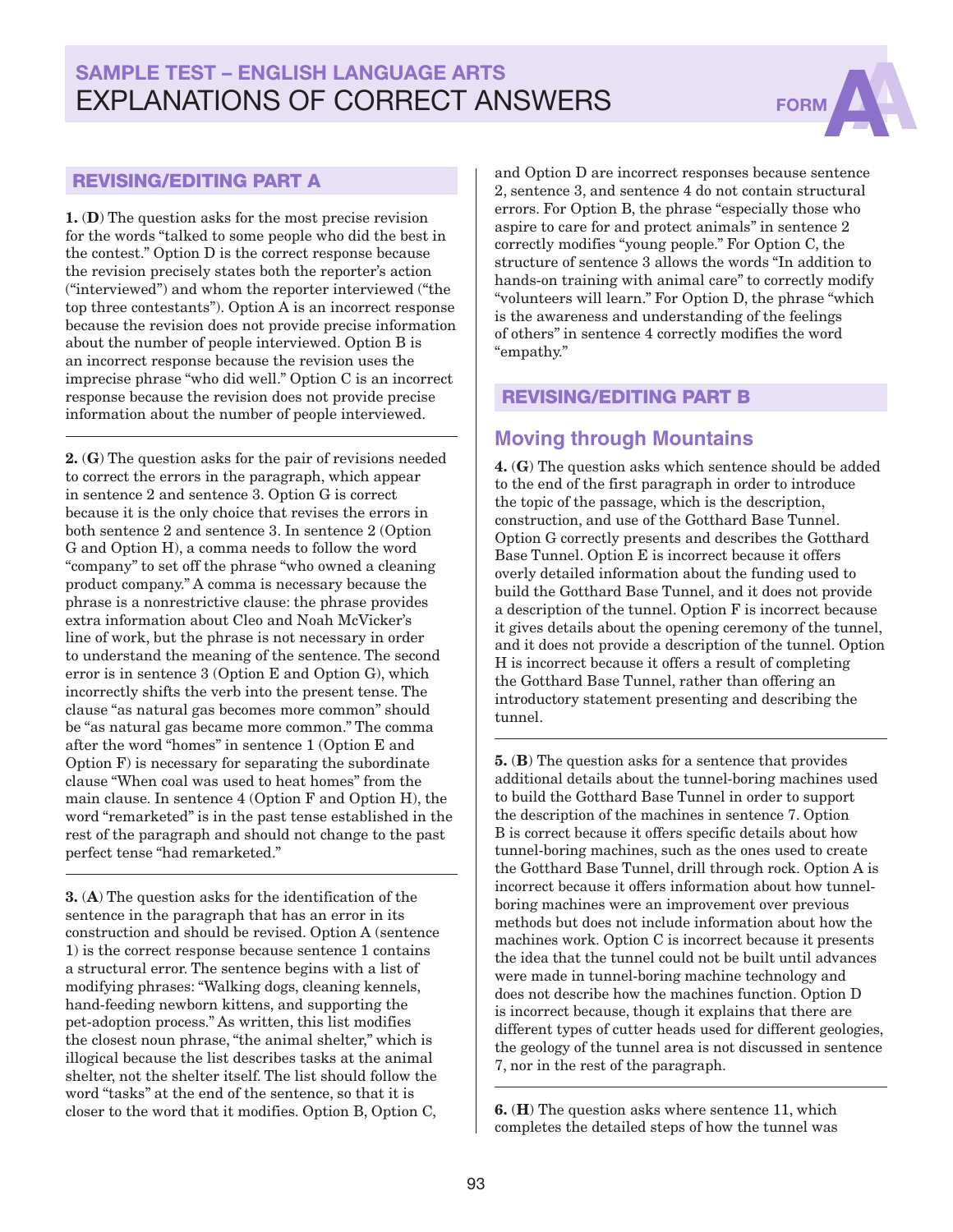built, should be moved within the second paragraph in order to improve the organization of the paragraph. Option H, placing the sentence between sentences 9 and 10, is correct because placing the sentence there helps the reader understand the full sequence of steps performed in constructing the tunnel before the cost of the project is introduced. Option E, placing the sentence at the beginning of the paragraph (before sentence 6), is incorrect because it would not make sense since the process of building the tunnel has not yet been introduced. Similarly, Option F is incorrect because placing the sentence after sentence 6 would not make sense given that adding concrete would have to happen after the rock was broken down and removed from the tunnel. Option G, placing the sentence between sentences 8 and 9, would also be incorrect because the use of concrete did not take place before the removal of "28 million tons of rock" (sentence 9).

7. (D) The question asks which sentence should be removed because it presents an idea that shifts away from the main idea of the third paragraph, which is about the transportation benefits of the Gotthard Base Tunnel. Option D (sentence 16) is the correct response because, even though the sentence provides additional information about the Channel Tunnel, it does not help the reader understand the benefits of the Gotthard Base Tunnel, so it should be removed. Option A (sentence 13) is incorrect because the idea of faster travel times is important to the development of the main idea of the paragraph. Option B (sentence 14) is incorrect because the sentence provides a specific example of decreased travel time between two cities when traveling through the Gotthard Base Tunnel, supporting the development of ideas in the paragraph. Option C (sentence 15) is incorrect because the sentence compares the Gotthard Base Tunnel to another tunnel that provides an important connection between places, and the sentence supports the idea that transportation innovations are beneficial.

8. (G) The question asks for a transition that bridges the ideas between sentences 17 and 18 and accurately presents the relationship. Option G is correct because it bridges the sentences by referring to the Gotthard Base Tunnel as a solution to the problems described in sentence 17 and logically introducing sentence 18. Option E is incorrect because the use of the word "although" and the mention of freight trains suggest that sentence 18 will be about other types of vehicles that use the Gotthard Base Tunnel, and the transition phrase does not logically precede the sentence. Option F is incorrect because the reference to the amount of time it took

to build the tunnel does not help lead into the idea presented in sentence 18. Option H is incorrect because it suggests that sentence 18 is related to the increasing number of trains using the Gotthard Base Tunnel, which is not accurate.

9. (B) The question asks for a concluding sentence that supports key ideas about the topic developed earlier in the passage. Option B is correct because it supports the points made in the introductory paragraph by affirming the idea that the Gotthard Base Tunnel is an example of a way people have improved life by overcoming obstacles. Option A is incorrect because the economies of surrounding areas were never mentioned in the passage. Option C is incorrect because, although the construction of the Gotthard Base Tunnel appears to have required many people to work together, the passage does not explicitly mention people or groups working together. Option D is incorrect because it focuses on the cost of the Gotthard Base Tunnel, which is referred to only in sentence 10 of the passage.

#### READING COMPREHENSION

### **An Early Warning**

10. (H) The question asks for the statement that best illustrates the central idea of the passage. Paragraphs 2 through 5 focus on Marsh's personal experiences and his ideas about nature, and paragraph 8 explains how his ideas are the basis for the conservation movement. These two aspects comprise the central idea of the passage and are best stated in Option H. Option E is incorrect because it focuses mainly on Marsh's early life and does not address his influence. Option F is incorrect because, while it describes specific details about Marsh's beliefs, it does not explain who he was or how he affected the conservation movement. Option G is incorrect because it emphasizes that Marsh's ideas were radical and influential but does not provide any information about what Marsh's beliefs were.

11. (D) The question asks for the specific reason Marsh believed people caused harm to the environment. Marsh credited the land abuse he observed in Vermont and Italy to people's lack of understanding, or ignorance, of nature (paragraph 3) and "the popular belief that nature can heal any damage that people inflict upon it" (paragraph 5). This concept is stated in Option D. Option A is incorrect because, although people are currently working to improve the environment, the passage does not state that Marsh believed that people in his time expected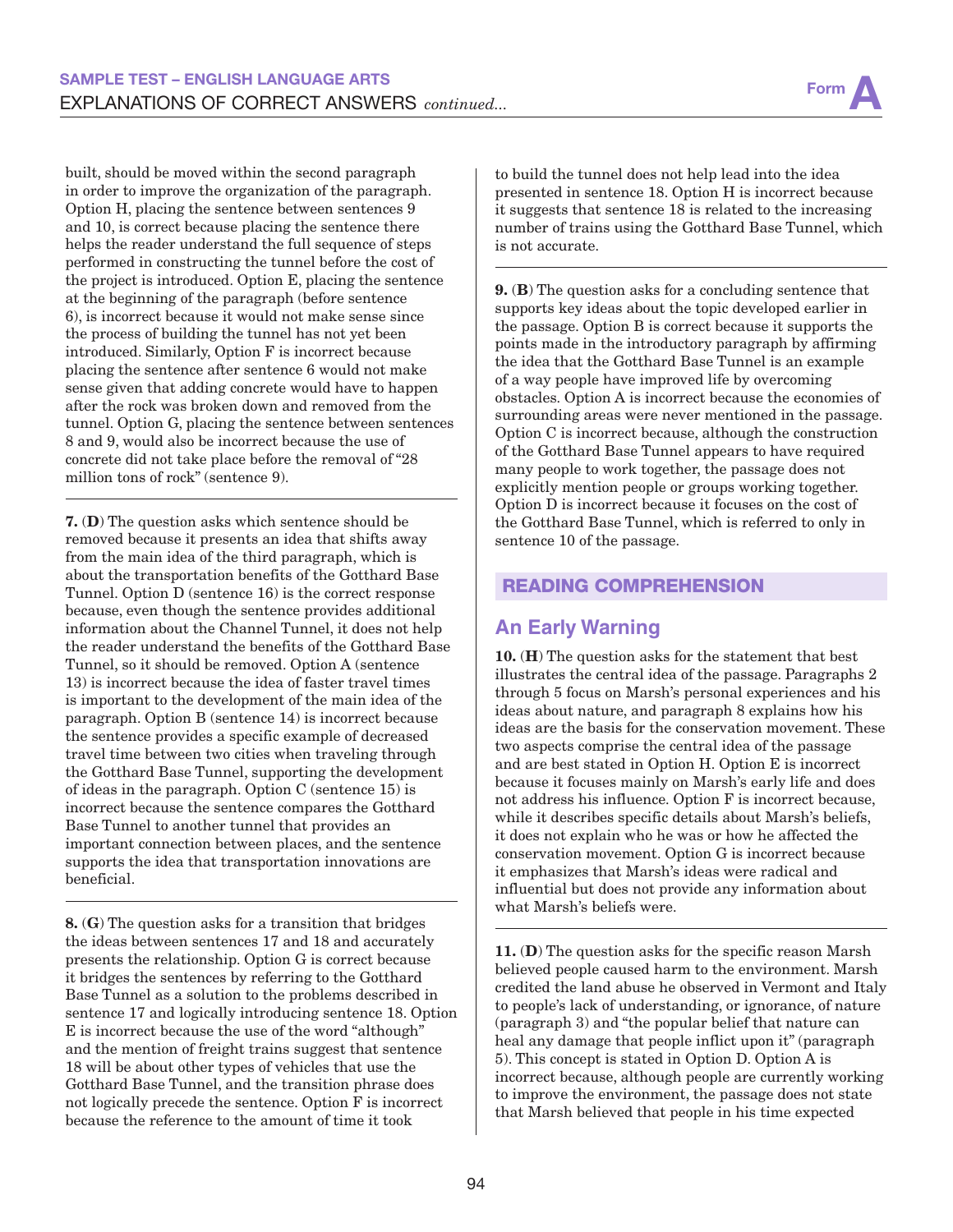future generations to solve environmental problems. Option B is incorrect because, while the people of Marsh's time made advances in industry, Marsh did not indicate that he believed that people thought industrial progress outweighed efforts to protect the environment. Option C is incorrect because, while many people at the time participated in "environmental degradation" (paragraph 1), none of the evidence in the passage suggests that Marsh believed that people were unwilling to change their practices.

12. (F) The question asks for the reason the word "surprisingly" was used in paragraph 1. The beginning of paragraph 1 leads the reader to expect that Marsh was part of the modern environmental movement that began in the 1960s. Therefore, the fact that Marsh's influential book was published one hundred years earlier is surprising, and so Option F is correct. Option E is incorrect because, while Marsh's ideas have had a resurgence in popularity since the 1960s (paragraph 1), Marsh's observations about deforestation in Vermont (paragraph 2) and land mismanagement in Italy (paragraph 3) indicate that his ideas were just as applicable in his time as they are today. Option G is incorrect because, while Marsh could not have been aware that his ideas would lead to the start of a conservation movement, paragraph 1 indicates that Marsh introduced the principles of the environmentalist movement before it became popular. Option H is incorrect because, while it is possible that a greater awareness of human impact on the environment during Marsh's time could have prevented certain environmental issues today, this idea is conjecture and does not explain the author's reason for using the word "surprisingly."

13. (C) The question asks for evidence that supports Marsh's theories about nature, based on the passage. The passage states that ideas from Marsh's book are now considered basic knowledge in the field of environmental science (paragraph 6). This statement supports the idea that his theories about nature were accurate, making Option C correct. Option A is incorrect because, while Marsh made observations of the harm that people were causing to the environment (paragraphs 2 and 3), the details about his observations do not provide evidence that his theories were accurate. Option B is incorrect because, while Marsh's writing did inspire a conservation movement (paragraph 8), these details do not call attention to the accuracy of his ideas. Option D is incorrect because it refers to Marsh's personal opinions (paragraph 7), not his theories.

14. (H) The question asks for a specific detail that supports the author's statement in paragraph 5. In paragraph 5, the author states that "Marsh argued that people may use and enjoy, but not destroy, the riches of the earth." Marsh's approval of the Suez Canal shows that Marsh did not oppose certain human innovations, because the advantages—improved transportation and commerce—enriched human life and outweighed environmental damage (paragraph 7). Option H describes that idea. Option E is incorrect because it is not relevant to the statement in question. Option F is incorrect because, while it acknowledges Marsh's contributions to the conservation movement, it does not relate to his attitudes about certain alterations to the environment. Option G is incorrect because it relates to a time when Marsh observed environmental degradation in Italy.

15. (C) The question asks for the idea Marsh had that was the most influential on the movement in the 1960s. Marsh's main contribution to the modern environmental movement—the idea that Western society is causing irreversible harm to the environment—is given in paragraph 1, making Option C correct. Option A is incorrect because, while Marsh did believe that some human alterations to the environment are necessary (paragraph 7), the negative impact of human activity was his most influential idea. Option B is incorrect because, while Marsh believed that people lacked an understanding of nature (paragraph 3), this belief is a detail in support of his overall claim. Option D is incorrect because, while Marsh observed firsthand that environmental degradation had been occurring for many years (paragraph 3), that was not the focus of his most influential idea.

## **Champion of the Channel**

16. (H) The question asks what the sentence reveals about Ederle's challenges leading up to her attempt to swim across the channel. Option H is correct because the sentence implies a lack of social support since many people believed that a woman, no matter how skilled a swimmer, did not have the strength to overcome the physical challenges that the dangerous channel waters presented (paragraph 1: "He claimed that 'even the most uncompromising champion of the rights and capacities of women must admit that in contests of physical skill, speed and endurance they must remain forever the weaker sex.'"). Option E is incorrect because the idea that Ederle was at a disadvantage because she was American rather than English, and thus less familiar with the channel, was not the basis for the newspaper editor's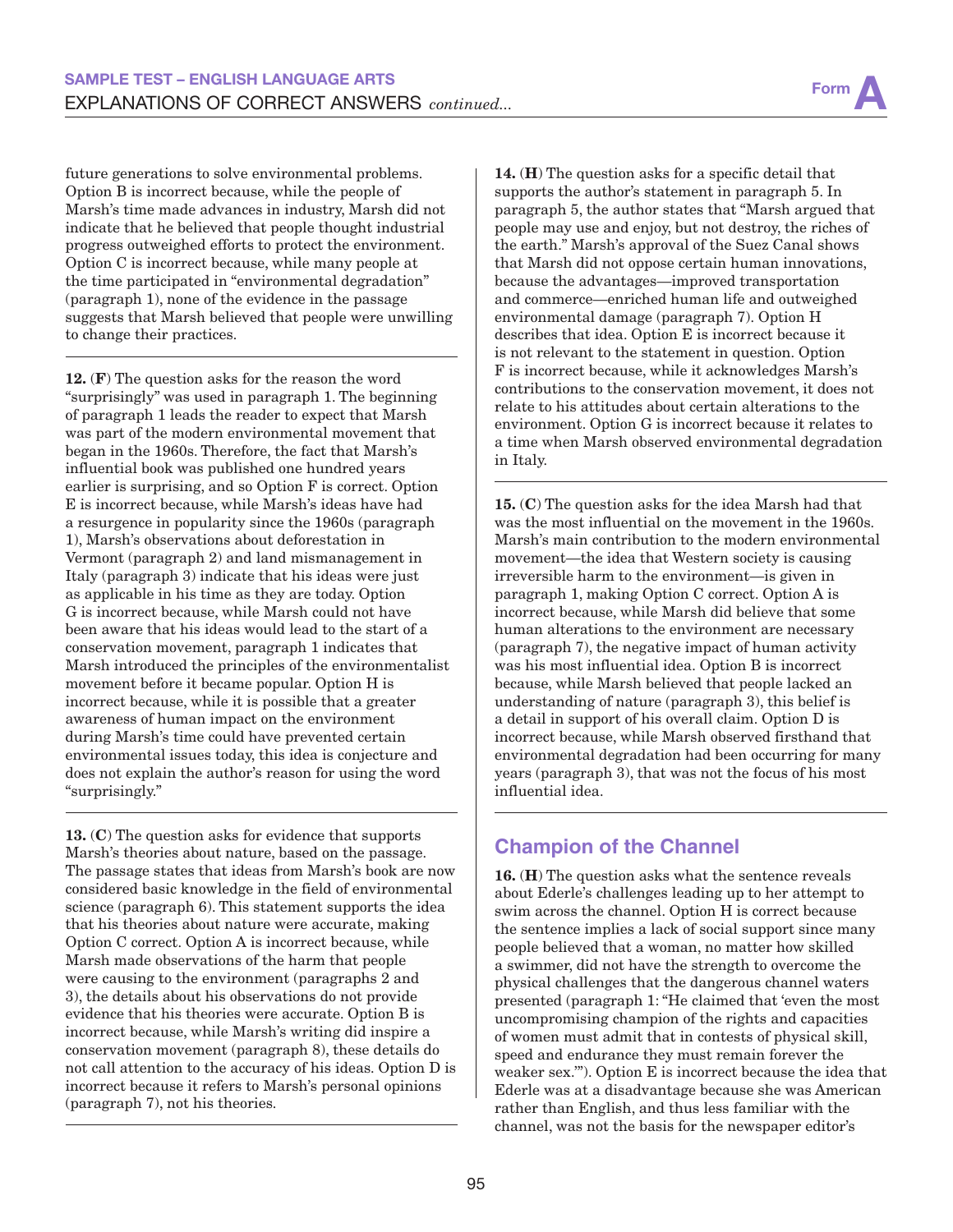prediction about the outcome of her swim. Option F is incorrect because the passage establishes that Ederle was a highly accomplished swimmer who had won major world competitions (paragraph 1: ". . . Gertrude Ederle, an American swimmer with eighteen world records and three Olympic medals . . ."). Option G is incorrect; the newspaper editor's point was that it would be impossible for Ederle to complete the swim because she was a woman, not because people were uncomfortable with the idea since no woman had attempted it before.

17. (A) The question asks for the best summary of Ederle's steps to prepare for her second attempt to swim across the English Channel. Ederle's preparation is outlined in paragraph 4. Option A is correct because it acknowledges the idea that Ederle involved her sister in this process, and it details the efforts the two took to improve Ederle's equipment, including waxing her goggles and designing a better swimsuit. Option B is incorrect because it focuses on Ederle's actions in the moments before (covering her body with grease for insulation) and during her swim (finding her "sphere"), not her overall preparation methods. Option C is incorrect because it refers to a practice that was employed to help Ederle keep her strokes in rhythm during her swim. Option D is incorrect because it does not refer to the series of steps that Ederle took to prepare for her swim but rather to just one of the efforts made (improving equipment) without acknowledging her sister's contributions.

18. (G) The question asks how the sentence from paragraph 3 fits into the overall structure of the passage. Option G is correct because it explains that Ederle's awareness of another female swimmer preparing to make an attempt to swim the channel directly influenced Ederle's decision to make her second attempt as quickly as possible. Ederle wanted to be the first woman to successfully swim across the channel. Option E is incorrect because the passage does not provide information about other female swimmers who were inspired by Ederle to swim across the channel. Option F is incorrect because, although Ederle did rethink her methods between her first and second attempts, the sentence does not show any sort of realization nor does it address her reasoning for rethinking her methods. Option H is incorrect because the sentence is not related to Ederle's process for learning from her mistakes.

19. (C) The question asks for the best support for the idea that Ederle's swim across the channel was successful because of her innovative approach to the challenge. Option C is correct because the sentence from paragraph 5 explains that Ederle employed a newly developed type of stroke that allowed her to maintain her pace through the rough water. Option A is incorrect because the sentence from paragraph 1 shows that her performance was groundbreaking but not necessarily creative. Option B is incorrect because the layers of grease primarily served to help maintain Ederle's body temperature in the water, and there is nothing in the passage to suggest that this was an innovative practice. Option D is incorrect because the sentence from paragraph 6 simply states that Ederle fought against the waves and completed her swim, and it does not describe how Ederle employed innovative techniques.

20. (G) The question asks about the effect of the word "insurmountable," which means "incapable of being overcome," in paragraph 4. Option G is correct because the suit Ederle wore during her first attempt to swim the channel "stretched out, filling with water and creating drag" (paragraph 4), which likely contributed to her failed attempt to swim across the channel. Option E is incorrect; Ederle did not complete her first swim because she became ill (paragraph 3: "Just six miles short of finishing, she became ill, and her coach had to haul her out of the water."), not because the suit made it impossible for Ederle to complete her swim. Option F is incorrect because the author uses the word "insurmountable" to draw attention to the increased difficulty caused by the swimsuit, not to draw attention to the sisters' creativity in solving the problem. Option H is incorrect because the passage does not address whether the original swimsuit was custom made, simply that the swimsuit created additional difficulties for Ederle in a situation that was already difficult.

21. (D) The question asks how a problem-and-solution structure in paragraph 5 contributes to the ideas presented in the passage. Option D is correct because the paragraph describes how the water's temperature made Ederle uncomfortable and made it difficult for her to regulate her stroke. The paragraph continues with the explanation of how she overcame these issues by focusing her mind on the sea and tuning out the distractions in her surroundings (paragraph 5: ". . . the sea became her only companion and the shrieks of gulls and the humming of boat engines faded away."). Option A is incorrect because the details in paragraph 5 do not provide a connection between the cold temperature of the water and the effectiveness of Ederle's training. Option B is incorrect because the difficulties Ederle encountered were only partially relieved by her team, and her team's efforts to ensure Ederle's safety is not explained in the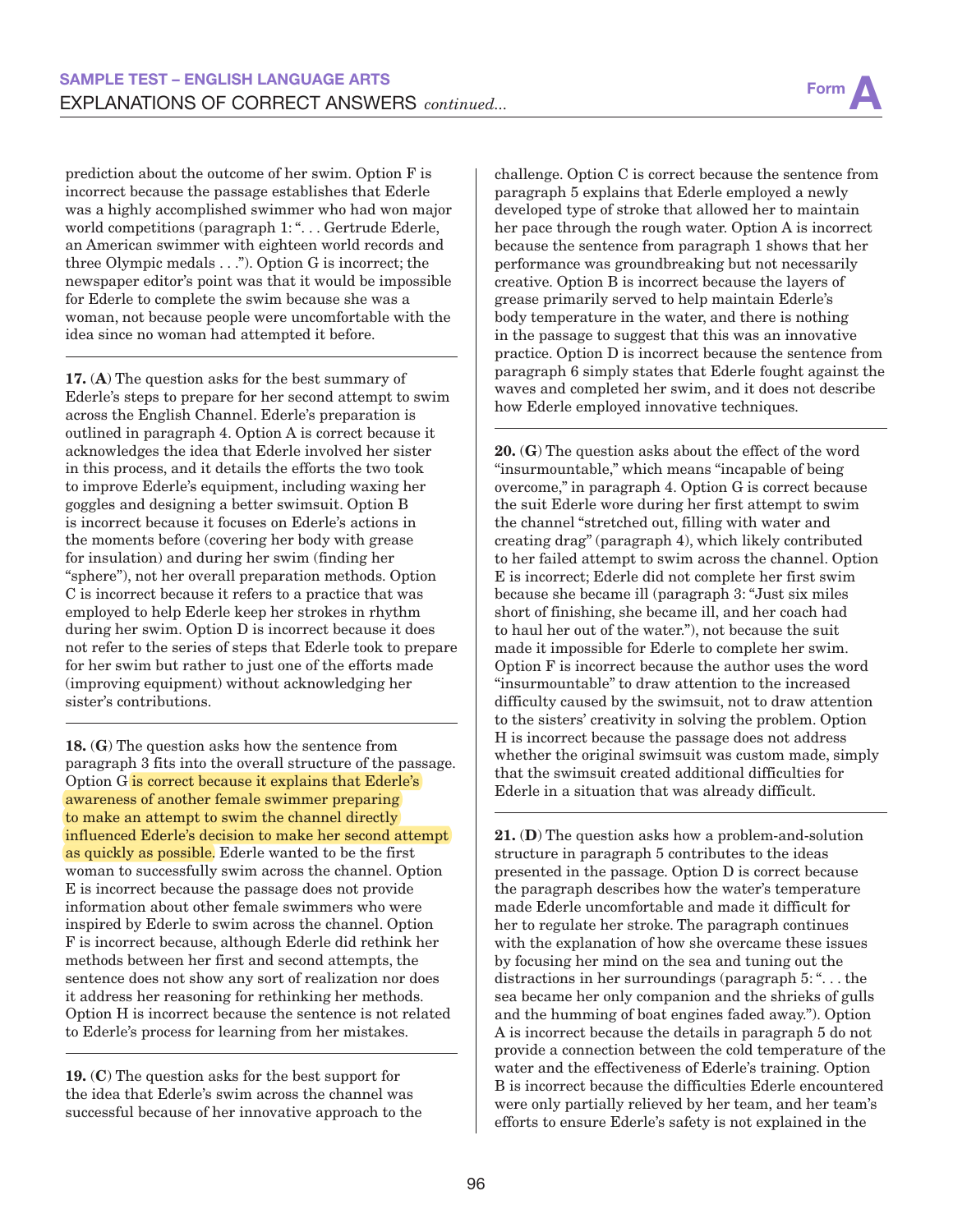passage. Option C is incorrect because the paragraph does not focus on the relationship between the problems Ederle encountered at the start of her swim and the problems she encountered during or near the end of her swim.

22. (H) The question asks for an explanation of how paragraph 7 contributes to the development of a central idea of the passage. Paragraph 7 is mainly about Ederle's physical and emotional state as she pushed through a difficult portion of her swim and realized her goal was in sight. A central idea of the passage is that Ederle's passion and determination allowed her to accomplish her goal of being the first woman to cross the English Channel. Option H is correct because it emphasizes her passion by referring to the overwhelming emotions Ederle felt as she progressed during her swim, despite the unfavorable conditions (paragraph 7: "For hours Ederle swam, dodging debris with an amused smile" and "Yet Ederle felt indescribably happy as she churned through the sea."). Option E is incorrect because, although Ederle needed physical strength and mental fortitude to complete the swim, the paragraph contributes to a central idea because it highlights her emotion as she swam, not her physical strength or mental fortitude. Option F is incorrect because the paragraph focuses on Ederle's emotional response to the challenging circumstances and not the idea that Ederle was at the "edge of her physical capabilities." Option G is incorrect because Ederle's feelings of happiness and amusement were caused by her anticipation and excitement as she approached achieving her goal, not by the severe weather.

23. (A) The question asks for an explanation of how Ederle's successful swim across the channel affected American attitudes. Option A is correct because the passage indicates that there was a large increase in the number of American men and women who became physically active and who obtained swimming certificates shortly after Ederle's swim (paragraph 9: "Over the next few years, more than 60,000 people credited her with motivating them to earn their American Red Cross swimming certificates."). Option B is incorrect because, although there was an increase in the number of people learning to swim, the passage does not provide details about people who were inspired by Ederle to take on extreme challenges such as swimming across the channel. Option C is incorrect because, although Ederle did, in fact, surpass the men's time for the swim by two hours, the passage does not provide information about how this achievement affected the American people's perception of the capabilities of men and women. Option D is incorrect because, although the passage does explain how Ederle's determination and perseverance led to her eventual success, it does not demonstrate how this affected American attitudes toward overcoming failures.

24. (H) The question asks for the sentence from the passage that best conveys the author's perspective about the impact of Ederle's swim. Option H is correct because, throughout the passage, the author emphasizes that Ederle's accomplishment was memorable and great, which is best stated in the sentence from paragraph 8. The sentence presented in Option E is incorrect because it focuses on Ederle's personal attributes that allowed her to successfully complete her swim, not the author's perspective about the impact of her achievement. The sentence presented in Option F is incorrect because the details in the sentence relate to Ederle's state of mind as she came closer to achieving her goal and does not provide details about the author's opinion of the impact of Ederle's accomplishment. The sentence presented in Option G is incorrect because it simply presents Ederle's emotional state as she nears her goal and does not provide information about the author's perspective.

25. (A) The question asks for an explanation of how the table at the end of the passage contributes to the development of the topic of the passage. The table provides information about the earliest speed records set for crossing the channel, including Ederle's, and information about present-day records, which are much faster. Option A is correct because the information in the table develops the topic of Ederle's historic swim across the channel by indicating that people have continued to swim the channel and have found new ways to set speed records over time. Option B is incorrect because, even though the table presents the time for the current female record holder, there is no indication in the passage or in the table that the record holder was inspired by Ederle. Option C is incorrect because the passage does not provide information about other female swimmers' successful swims across the channel. Option D is incorrect because, although the table allows for the comparison of times, the topic of the passage is related to Ederle's record in comparison with other swimmers of her time, not present-day swimmers.

## **Excerpt from** *A Tramp Abroad*

26. (F) The question asks about the phrase, which highlights the behavior of ants from different parts of the world, and about what the inclusion of the phrase shows about the author. Option F is correct because the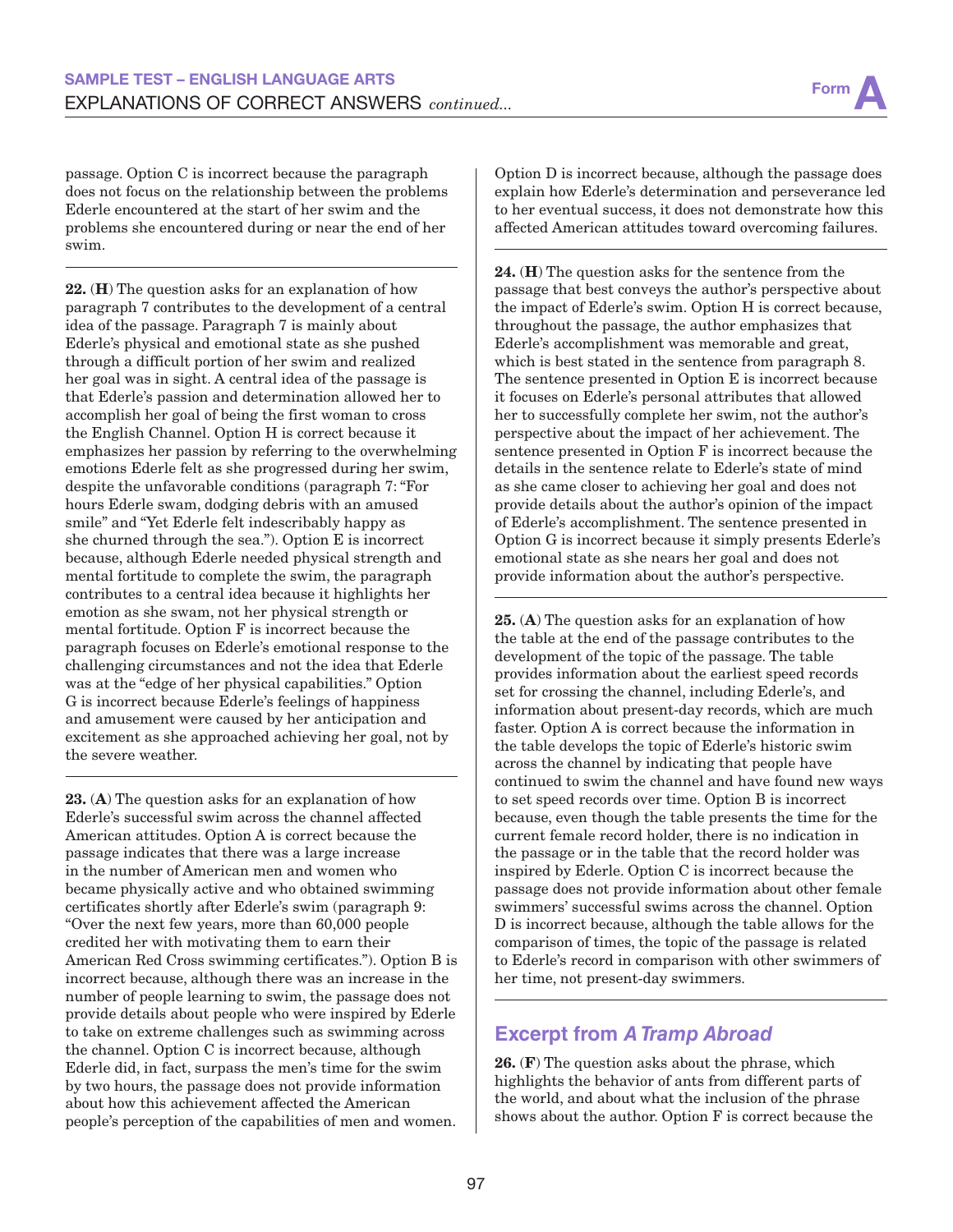phrase is meant to communicate a caution that while the author believes most ants are foolish, his observations in the excerpt do not apply to all types of ants. Option E is incorrect because, in the excerpt, the author is comparing species of ants to one another and not to other living creatures. Option G is incorrect because the author never comments in the excerpt that challenging common or strongly held beliefs is, in general, difficult. Option H is incorrect because the author never expresses in the excerpt the idea that the conclusions drawn about the ants' behavior are flawed; the reference to Swiss and African ants is meant to show that those ants are an exception.

27. (A) The question asks how the central idea that "the average ant is a sham" (paragraph 1) is expressed in the excerpt. The excerpt focuses on the author's humorous explanation of the ineffective struggles of two ants to accomplish a task, and the excerpt concludes with the statement that ants are not as smart as people think: "the ant has been able to fool so many nations" (paragraph 4). This point is stated in Option A. Option B is incorrect because the reference to ants in other locations is a detail mentioned only in paragraph 1 and is not directly related to the central idea mentioned in the question. Option C is incorrect because, while the narrator does observe the ants, the observations made are highly opinionated and not characterized as especially insightful or perceptive. Option D refers to the detail in paragraph 2 that states that the objects ants seek out are "generally something which can be of no sort of use to himself or anybody else" (paragraph 2), but this is not the main way the author conveys the premise that ants are a sham or false, and therefore, Option D is incorrect.

28. (H) The question asks for an explanation of how the words "grabs" "yanks," and "tearing away" (paragraph 2) contribute to the meaning of the excerpt. Option H is correct because these words convey sudden movements as the ant becomes more upset in his efforts to transport the grasshopper leg. Option E is incorrect because the ant is never described in the excerpt as believing his work to be important. Option F is incorrect because the ant's inability to make progress while transporting the grasshopper leg by himself demonstrates the ant's inefficiency (paragraph 2: "At the end of half an hour he fetches up within six inches of the place he started from"). Option H is incorrect because the ant does not complete his tasks despite moving in a hurried and determined way (paragraph 2: "not calmly and wisely, but with a frantic haste which is wasteful of his strength").

29. (C) The question asks for an explanation of how the details in the sentence convey the central idea, which is that the ant makes poor choices because of his lack of intelligence and his inability to understand even the most basic problem or obstacle. Option C is correct because the author's description of the ant climbing up and over the weed rather than simply going around the weed supports the central idea. Option A is incorrect because, although the ant does waste much of his strength, the idea conveyed in the sentences is more related to the ant's inability to solve a problem in the simplest way (paragraph 2: "which is as bright a thing to do as it would be for me to carry a sack of flour from Heidelberg to Paris by way of Strasburg steeple"). Option B is incorrect because the idea that the ant is surprised by the amount of effort needed to carry the object is not a central idea of the excerpt; nor does the excerpt suggest that the ant is surprised by this in the first place. Option D is incorrect because the ant has already acquired the object, and the details in the sentence do not convey an idea about the ant's unnecessary effort.

30. (H) The question asks for the text from the passage that explains why the author finds the behavior of the ants fascinating. The author's purpose in describing the excessively foolish actions of the ants is to prove his argument that in spite of what people have long believed, ants are completely lacking in intelligence. Option H is correct because the quoted text in Option H shows the author's interest in the difference between public opinion and observed truth. Option E is incorrect because the quoted text in Option E provides details that reflect the author's basic interest, but this observation does not extend to the level of fascination. Option F is incorrect because the author's main message in the excerpt is that the ant, however industrious, is foolish. Option G is incorrect because the quoted text in Option G also provides details that would reflect a basic interest and observation but that do not extend to fascination.

31. (B) The question asks how the sentence, which states that the ant ends up only six inches from his original starting point, contributes to the central idea of the excerpt. Option B is correct because it explains how the idea in the sentence supports the central idea that "the average ant is a sham" (paragraph 2) by emphasizing his lack of progress and wasted effort. Option A is incorrect because, while the author recognizes the pointlessness of the efforts, the ant never becomes aware that his efforts are purposeless. Option C is incorrect because the ant ending up only six inches from his starting point suggests pointless effort, not an industrious or productive attitude. Option D is incorrect because the emphasis of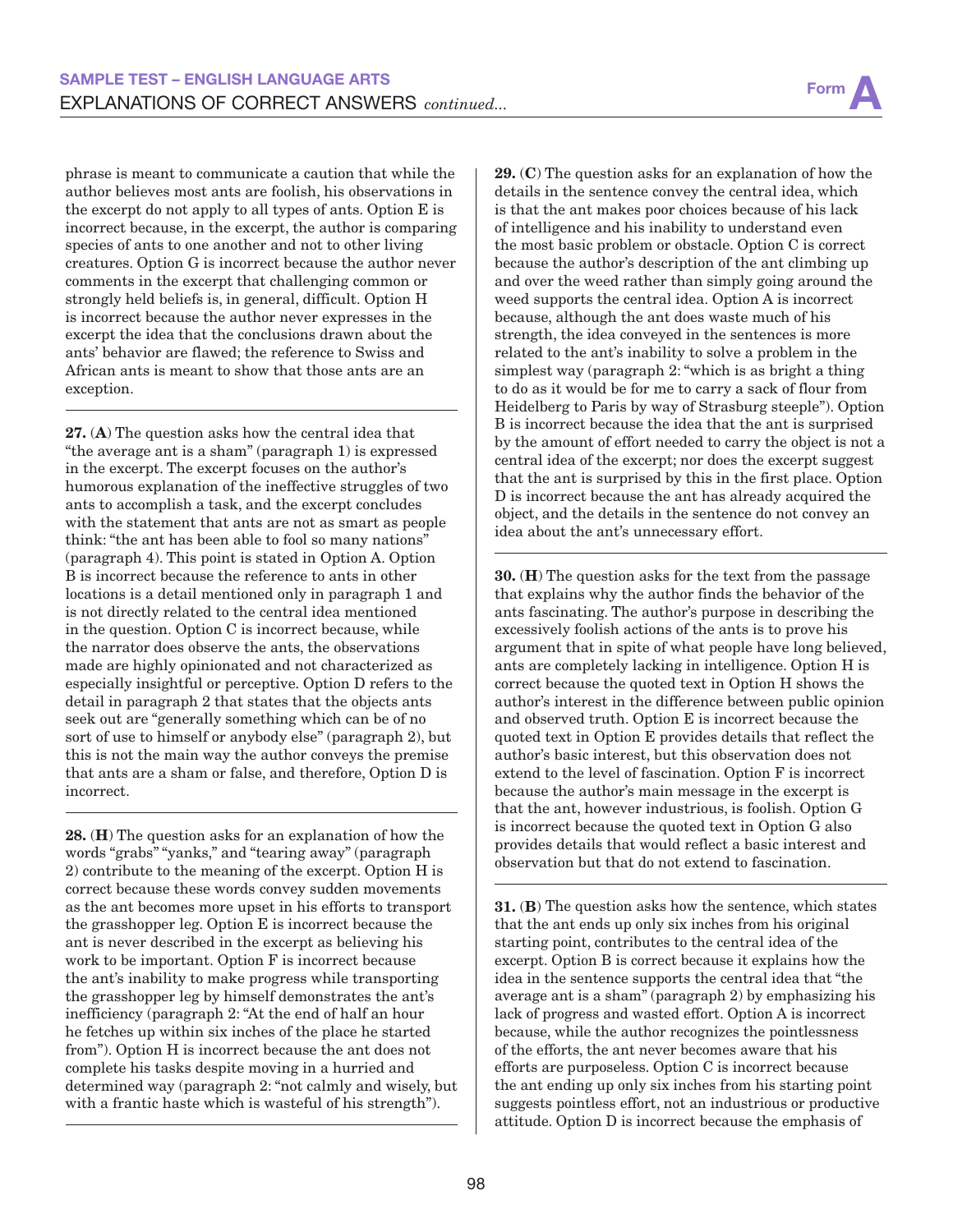

the sentence is on the ant's wasted effort, not the difficulty and time involved, which the ant never realizes or evaluates.

32. (G) The question asks for a sentence in the excerpt that supports the idea that the ant's "leatherheadedness" (paragraph 4), or the ant's stubborn determination to engage in foolish and worthless actions, amounts to ignorance and idiocy. Option G is correct because, in the sentence in Option G, the ant realizes he is in the wrong place only after wasting effort and strength, which reveals his stupidity and lack of awareness. Option E is incorrect because the sentence in Option E poses the question that the ant should ask himself and does not demonstrate the ant's ignorance and idiocy. Option F is incorrect because the sentence in Option F simply describes the ant's action of lifting the grasshopper leg into a position to carry it. Option H is incorrect because, while the sentence in Option H describes the ant's exhaustion, which is caused by his stubborn determination, the sentence does not provide a connection to the ant's leather-headedness.

33. (B) The question asks for an explanation of how the sentence, which highlights the second ant's interest in the grasshopper leg, fits into the structure of the excerpt. Option B is correct because the sentence shows a shift from paragraph 2, which analyzes the actions of the first ant alone, to paragraph 3, which comments on the conversation between the two ants and the ensuing efforts of the two ants together. Option A is incorrect because the idea that the ant seeks out worthless items, such as a grasshopper leg, is established in paragraph 2 ("it is generally something which can be of no sort of use to himself or anybody else"). Option C is incorrect because paragraph 3 is a continuation of the author's tale and not an expansion of the focus of his commentary. Option D is incorrect because the author does not compare the purposefulness of the two ants.

34. (E) The question asks for an explanation of how the word choice in the sentence adds to the meaning of the excerpt. The image the author creates of two sweating ants abandoning the grasshopper leg to look for "an old nail," which an ant would want because it is "valueless," is comical, as suggested in Option E. Option F is incorrect because it is a misinterpretation of the excerpt, as the ants are not confused but are acting decisively (paragraph 3: "Then they go at it again, just as before"). Option G is incorrect because the ants find moving heavy objects to be an amusing way to spend their time and are not aware enough to feel frustrated (paragraph

3: "something else that is heavy enough to afford entertainment and at the same time valueless enough to make an ant want to own it"). Option H is incorrect because the ants are willingly giving up on their object (paragraph 3: "decide that dried grasshopper legs are a poor sort of property after all").

35. (C) The question asks how the second ant, a friend, influences the first ant. Option C is correct because the friend's complimentary remark about the grasshopper leg serves to encourage the first ant to continue his efforts to drag the useless object home (paragraph 2: "Evidently the friend remarks that a last year's grasshopper leg is a very noble acquisition"). Option A is incorrect because the first ant does not know where his home is (paragraph 2: "He doesn't know where home is. His home may be only three feet away; no matter, he can't find it"). Option B is incorrect because, while the friend offers to help the first ant (paragraph 3: "Evidently the friend contracts to help him freight it home"), he does not inspire a new approach to resolving the situation. Option D is incorrect because, while the friend does make it difficult for the first ant to transport the grasshopper leg, the friend is not intentionally trying to prevent the first ant from reaching home (paragraph 3: "Then, with a judgment peculiarly antic [pun not intentional], they take hold of opposite ends of that grasshopper leg and begin to tug with all their might in opposite directions").

### **Ruins of a Fabled City**

36. (G) The question asks for the sentence that best summarizes the central idea of the passage. The idea that there was much speculation about Great Zimbabwe is explained at the end of paragraph 1 and in paragraph 2, and the details about how modern archaeologists determined its origins are explained in paragraph 5. Option G best represents the central idea that is developed and supported throughout the passage. Option E is incorrect because it does not fully express the central idea of the passage: it includes facts from only the beginning of the passage and does not take into account the discoveries revealed about Great Zimbabwe in paragraph 5. Option F is incorrect because it focuses mainly on the idea that archaeologists are still interested in the mysteries of Great Zimbabwe (paragraph 6) and does not fully explain the central idea. Option H is incorrect because the fact that early excavations of Great Zimbabwe caused the destruction of valuable evidence is a detail from paragraph 4, and the option does not fully convey the central idea of the passage.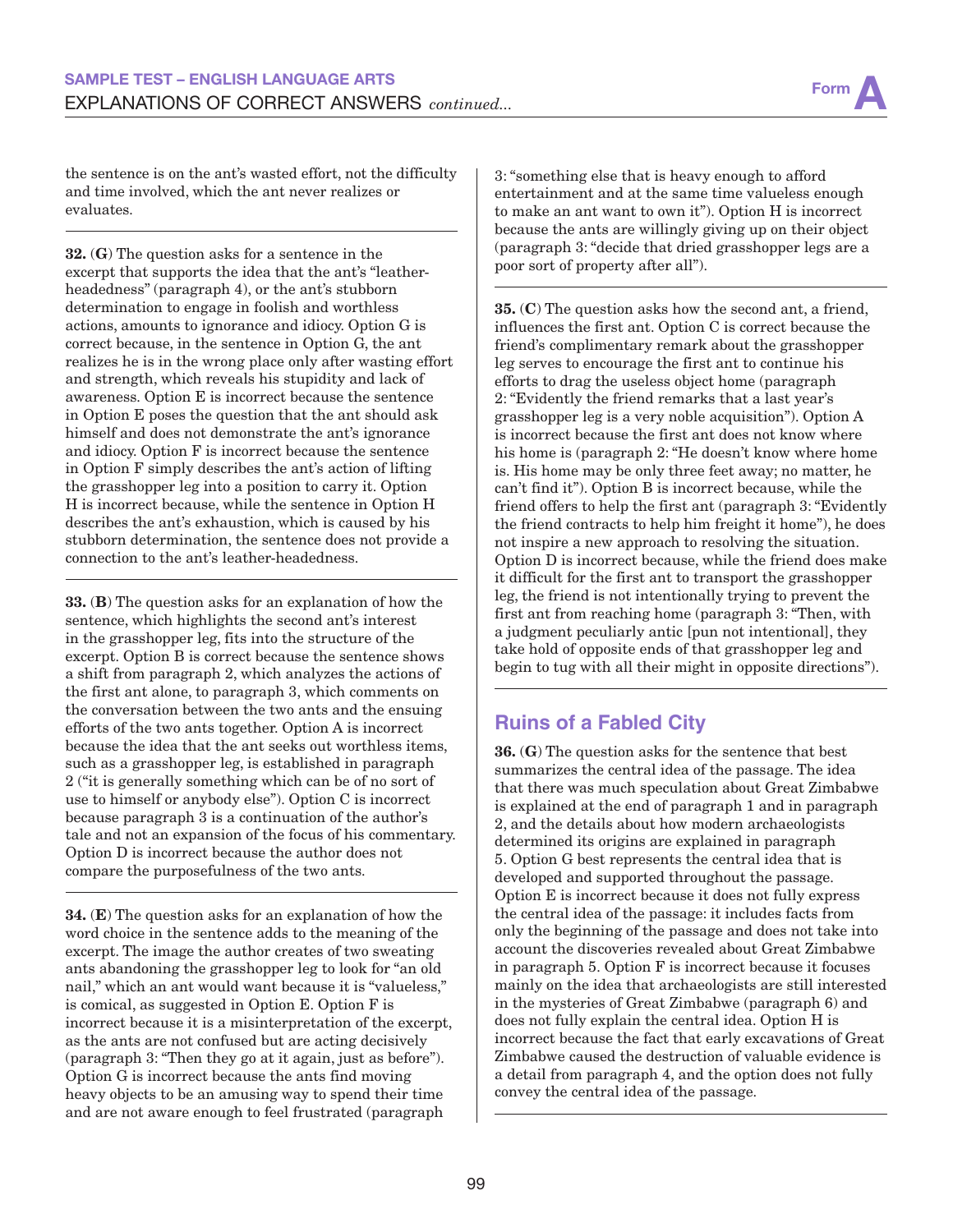37. (B) The question asks for an explanation of how Mauch's conclusions influenced later investigations. Option B is the best option because Mauch's conclusion that Great Zimbabwe "had been built by the Queen of Sheba" (paragraph 4) affected later investigations of the ruins by causing archaeologists to destroy evidence without examining it, as they assumed that Mauch's conclusions were accurate (paragraph 4). Option A is incorrect because, while archaeologists were interested in the area, this was not the main effect of Mauch's conclusions, as described in the passage. Option C is incorrect because people searched for Great Zimbabwe because they already believed the stories told by Arab traders and historians like de Barros (paragraph 2), not because of Mauch's conclusions. Option D is incorrect because, although the city was considered impressive (paragraph 3), Mauch's conclusions did not influence whether people believed an ancient culture could have built the city.

38. (E) The question asks for the statement that best summarizes the Portuguese explorers' experience. Option E is correct; the Portuguese repeatedly searched for King Solomon's gold, which they associated with East Africa, but they never found the city (paragraph 2). Option F is incorrect because, while they did hope to find a city, the explorers' overall experience was focused on finding wealth. Option G is incorrect because the information in paragraph 2 does not support the idea that the explorers used details from de Barros's story to find the city's location. Option H is incorrect because the explorers heard stories about the possible wealthy city, but they did not study "history books in order to gather information about the city."

39. (D) The question asks for the specific conclusion that was able to be drawn from the excavations at Great Zimbabwe. Option D is the correct answer because paragraph 5 states that carbon-14 dating proved Randall-MacIver and Caton-Thompson's conclusion that Great Zimbabwe was built by ancestors of the Shona people during the fourteenth or fifteenth century. Option A is incorrect because the mystery behind "why the settlement was abandoned" has not been solved. Option B is incorrect because the disappearance of the city's ivory and gold is a mystery that has not been solved. Option C is incorrect because the reason that Europeans did not discover Great Zimbabwe until the 1870s has not been explained.

40. (F) The question asks for the best supported evidence the passage provides about the Shona people. The

Shona people are discussed in paragraph 5, where it is explained that Great Zimbabwe was discovered to have been built by the ancient ancestors of the Shona people, making Option F correct. Option E is incorrect because the ancient Shona people lived in the African interior, not on the coast, and the passage does not give specific details about where the Shona people live presently. Option G is incorrect because the passage does not give a detailed history about the origins and locations of the Shona people in Africa. Option H is incorrect because, while early explorers were looking for King Solomon's gold and evidence of the Queen of Sheba in Africa, the Shona people were not found to be linked to these people.

41. (D) The question asks for the impact of Randall-MacIver and Caton-Thompson's discovery. David Randall-MacIver and Gertrude Caton-Thompson's conclusions were significant because their excavation of the ruins revealed that Great Zimbabwe was most certainly built by the ancestors of modern-day Africans (paragraph 5), discrediting the long-standing idea that the structure was Middle Eastern in origin. This conclusion is stated in Option D. Option A is incorrect because paragraph 5 states that Randall-MacIver and Caton-Thompson determined that the city was likely built in the fourteenth or fifteenth century, which was later than earlier explorers had assumed. Option B is incorrect because the question of why the great city was abandoned was not part of Randall-MacIver and Caton-Thompson's discovery. Option C is incorrect because, while paragraph 5 also indicates that the Shona society was strong and healthy, this idea was not the main focus of Randall-MacIver and Caton-Thompson's discovery.

#### **Cross-Purposes**

42. (E) The question asks how the similarity in the construction of lines 1 and 8 contribute to the meaning of the poem. By beginning lines 1 and 8 with "What I am is," each speaker establishes its defining feature, both of which are stated in Option E. Option F is incorrect because the focus of the lines is defining the speakers' individuality, not how one speaker resolves a problem created by the other. Option G is incorrect because the structure is not stating in line 1 that it is limited because it was built to stand in place; on the contrary, the structure is stating that this sense of purpose and permanence is its strength. Option H is incorrect because, in these lines, each speaker is trying to establish its stability, which for the structure is based on strength and for the water is based on longevity.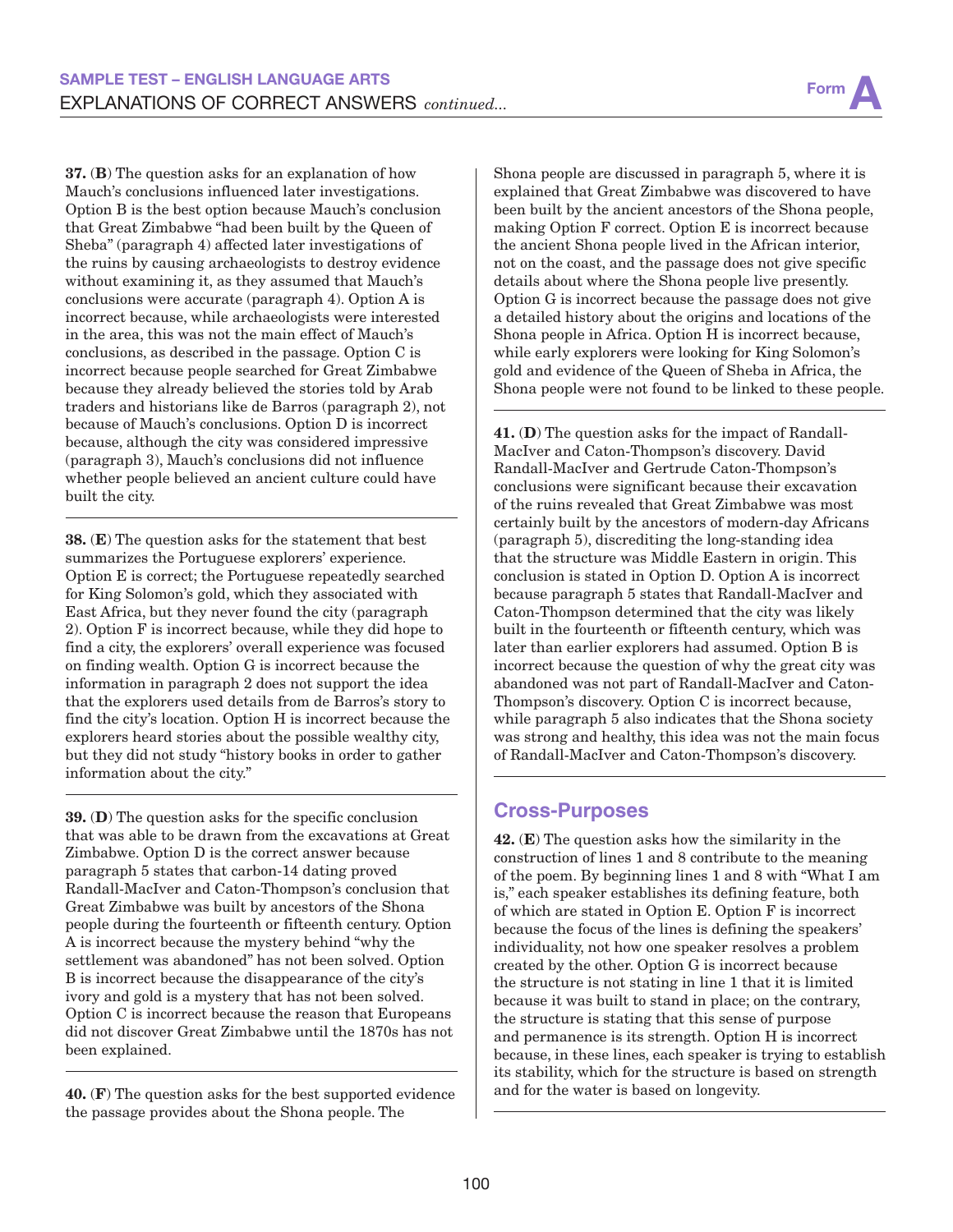43. (B) The question asks how the lines contribute to the development of a central idea in the poem. The lines "I am what every athlete / wants" (lines 2–3) and "I am the blood flowing in the runner's chest" (line 12) communicate that each speaker is an object of admiration and a powerful force, so Option B is correct. Option A is incorrect because nothing in the language of the lines communicates control. Option C is incorrect because the lines describe opposing characteristics: the structure's description conveys stillness—remaining "up in the air" (line 4)—while the water's description conveys movement—"flowing in the runner's chest" (line 12). Additionally, the idea that the speakers fail to recognize similarities is not part of a central idea. Option D is incorrect because there is no evidence in the poem that the two speakers understand that they are interrelated.

44. (E) The question asks how the line contributes to the development of ideas in the stanza. The line mentions swallows and ospreys, birds that use the structure's trusses as their home; this reference supports the claim that the structure is beneficial to nature, so Option E is correct. Option F is incorrect because the line doesn't hint at jealousy in the tone or language, but rather the line is promoting the structure's helpful characteristic. Option G is incorrect because, in the line, the structure is not making a comparison with the water. Option H is incorrect because, in the line, the structure is not implying that it is related to nature but rather that it is helpful to nature.

45. (C) The question asks for the impact that the phrases have on the meaning of the poem. The phrases "some tears dribbling" and "running down" (lines 18–19) imply weakness in form and being influenced by the landscape, making Option C correct. Option A is incorrect because, while the lines do describe the water in populated areas, they do not describe the water as a problem for the people living there. Option B is incorrect because the lines do more than bring attention to different types of water; the lines make a judgment about the strength and importance of the water. Option D is incorrect because a comparison is not made based on the volume of water streaming from the mountains and the volume of water in the seas.

46. (H) The question asks what the comparison in lines 33–35 shows about the structure of the poem. The speaker states, "We are steel thread to the human needle" (line 34), which illustrates that the structure (and others like it) is a tool used by humans to "bind . . . up" (line 35) or overcome "the rip" (line 33) that the water creates in the earth, making Option H correct. Option E is incorrect because the language in the lines is used only to imply the flaw that the water creates—"the rip you make" (line 33). Option F is incorrect because, while the water states that it enables "empires to rise" (lines 25), implying that it is needed for society to thrive, it never shares a purpose of bringing people together through its existence. Option G is incorrect because the language used for sewing ("We stitch across the rip you make" [line 33]) indicates the repair of a flaw and not the establishment of boundaries.)

47. (D) The question asks how the last stanza conveys a central idea of the poem. In lines 36–38, the speaker (the water) describes how its "vapors cling" to the structure, bringing out the structure's "softness" and "rust," thus destroying the structure over time. Also, in line 42, the speaker says it is "patient" and "will wait for you," suggesting that the speaker will be around after the structure is gone. These phrases in the last stanza indicate that Option D is correct. Option A is incorrect because the last stanza includes no indication that the structure and the water depend on each other. Option B is incorrect because the last stanza refers to the opposing speaker (the structure) and not to any other structure. Option C is incorrect because the last stanza addresses only the idea that the structure will grow weak and obsolete over time.

48. (E) The question asks how the implication in lines 41–42 is supported by other lines in the poem. The words "patient" and "wait" in line 42 suggest that the speaker (the water) has the ability to outlast the other speaker because the water doesn't weaken as it ages, making Option E (lines 8–9) the correct response. Option F is incorrect because the promise made in line 42 is not affected by whether the water was built by humans (lines 9–10). Option G is incorrect because, in line 14, the water's ability to wait longer than the structure is not enhanced by what flows through the water. Option H is incorrect because, in line 26, the water's knowledge does not make its ability to wait any stronger—rather, its seemingly unending lifespan does.

49. (D) The question asks how the poet develops the two points of view. The poet develops the two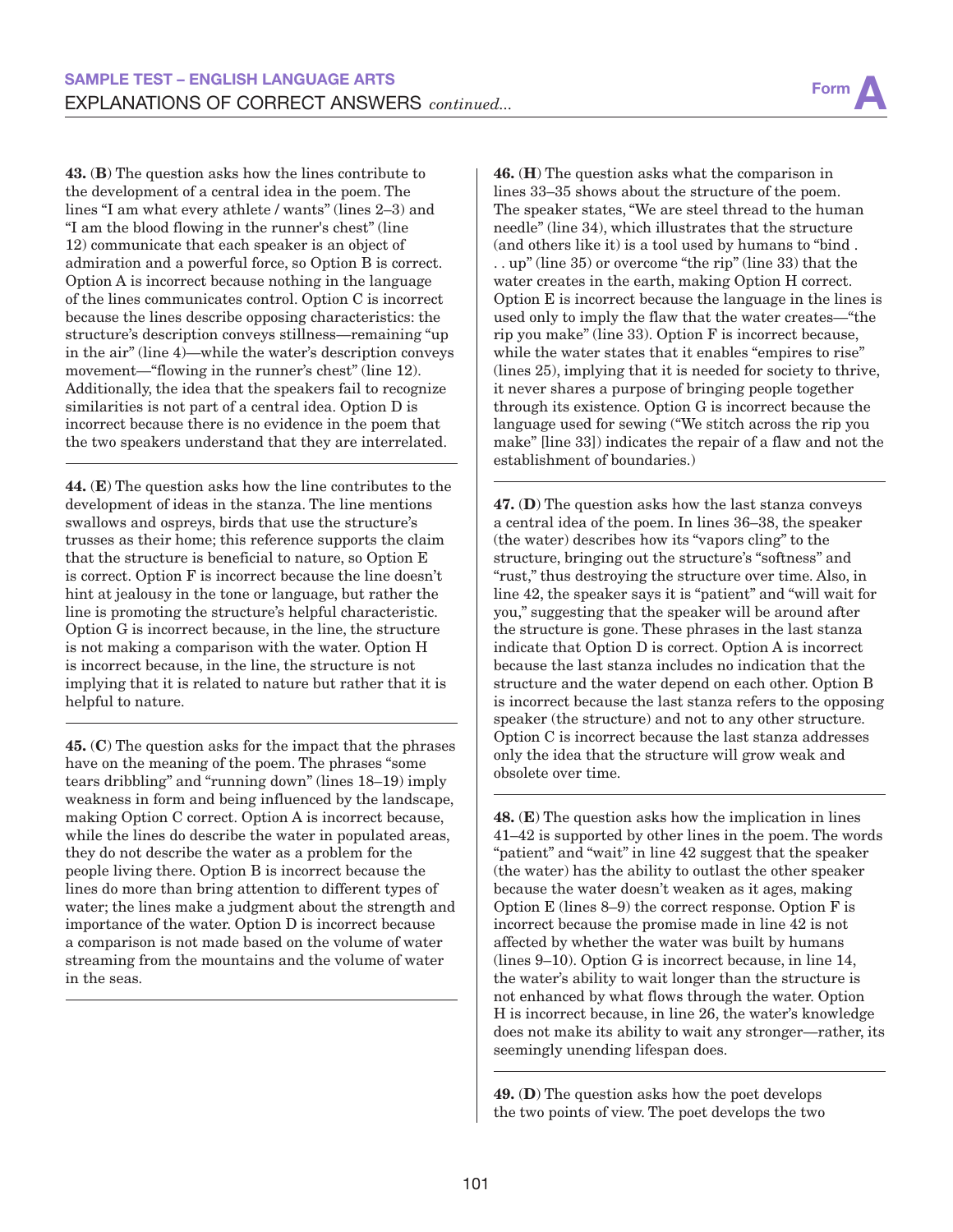speakers' points of view by personifying (giving human characteristics to something nonhuman, such as an object or animal) the structure and the water, allowing them to debate by criticizing each other and declaring their own importance. Thus, Option D is correct. Option A is incorrect because future civilizations do not play a significant role in the development of points of view. Option B is incorrect because, while the speakers do discuss their impact on the environment, there is no narrator speaking for them. Option C is incorrect because these details do not convey points of view.

50. (G) The question asks how the form of the poem contributes to its meaning. The alternating positions of the stanzas create the appearance of a conversation in which the speakers share their opposing points of view, making Option G correct. Option E is incorrect because the number of lines for each stanza does not emphasize the importance of the two speakers. Option F is incorrect because italics are used mainly to designate the voice of the second speaker (the water). Option H is incorrect because the lack of rhyme scheme or meter is intended to create a conversational tone, rather than reflect the changes the water causes or experiences.

### **A Year without a Summer**

51. (B) The question asks for the best summary sentence for the passage. The passage is mostly about the strange, cold summer of 1816 and speculation around its cause, which is best stated in Option B. Option A is incorrect because it is a detail in paragraph 3 about one theory regarding the cause of the weather. Option C is incorrect because the passage is about more than agriculture in New England (paragraphs 1 and 2). Option D is incorrect because it is a detail in the passage mentioned only in paragraph 1.

52. (E) The question asks for the sentence that provides the best reason for the farmers replanting their crops. Paragraph 2 states that "farmers prepared to plow and plant" because they "expected warm temperatures" and were "optimistic." This suggests that the farmers kept replanting their crops because they expected the weather to return to normal, which is reflected in Option E. Option F is incorrect because the cold weather and the snow actually worsened growing conditions (paragraph 2). Option G is incorrect because, while "July and August brought little improvement" (paragraph 2), it is throughout the month of June that farmers replanted crops. Option H is incorrect because, while the farmers kept replanting their crops with the expectation of normal

weather to return, the passage does not state that was because the farmers thought the snow would provide moisture.

53. (C) The question asks for the outcome that is best implied by the situation the New Englanders faced in 1816. Option C is the correct answer because, with many crops "stunted or destroyed" (paragraph 2) in the summer of 1816, one would expect food shortages the following winter. Option A is incorrect because cold weather was familiar to the population in New England, just not for such an extended period of time. Option B is incorrect because there is no evidence in the passage that people experienced warmer temperatures. Option D is incorrect because, although some famers did replant their crops, there is no evidence in the passage that they struggled to adjust to a different timeline for farming.

54. (F) The question asks for the purpose and importance of paragraph 3 to the passage. Paragraph 3 describes how nineteenth-century religious and other leaders tried to account for the cooler weather in 1816. Some leaders thought it was "the end of the world," "sunspot activity," or the proliferation of a new invention. How this information contributed to the passage is stated in Option F. Option E is incorrect because the causes described in paragraph 3 were not the most probable cause, as "the first plausible explanation"—Bessel's—is described later in the passage. Option G is incorrect because more than one theory is presented in paragraph 3. Option H is incorrect because the ideas described are not included in paragraph 3.

55. (B) The question asks why the details about the eruption of Mount Tambora are included in the passage. The details in paragraph 4 about the eruption highlight the severity of the eruption and how it clouded the atmosphere and eventually encircled the world, making Option B the correct answer. Option A is incorrect because the passage does not support the idea that the effects are still present today. Option C is incorrect because the details may include information about what happens during an eruption, but the author is specifically describing the event at Mount Tambora as the inception of weather issues all over the world. Option D is incorrect because, while it is possible that people perceive natural events in various parts of the world differently, the specific details about the force and magnitude of the eruption do not emphasize this idea.

56. (H) The question asks for the implied meaning behind the phrase "the global nature of weather"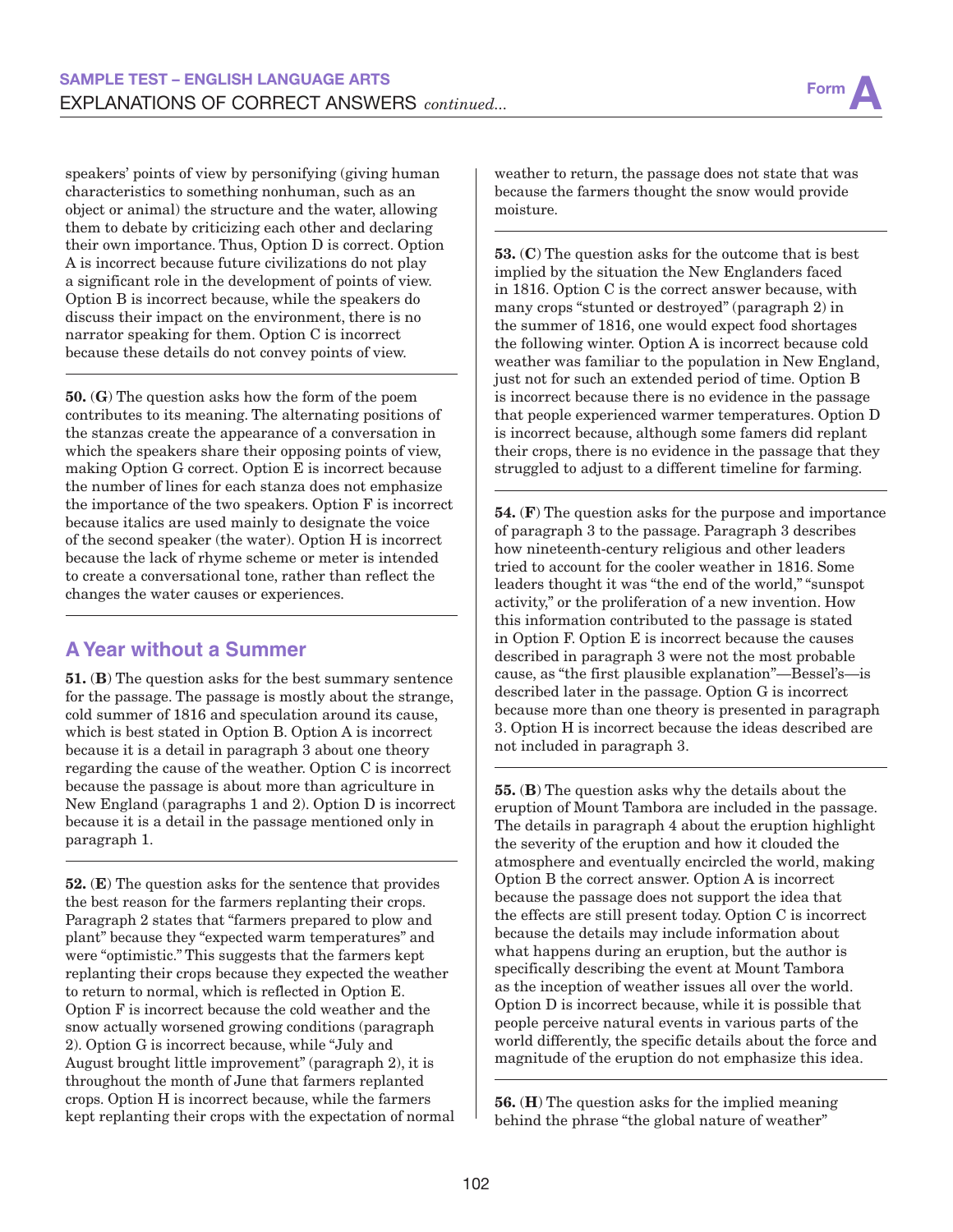

(paragraph 5). This phrase refers to how conditions in one part of the world can affect weather in another part of the world. Option H is correct because it clarifies "global" by explaining the relationship between weather and conditions all over the world. Option E is incorrect because the phrase in paragraph 5 is about the effects of weather conditions around the world, not about making weather predictions. Option F is incorrect because it discusses the lasting impact on specific geographical areas, while the phrase "the global nature of weather" refers to events that affect the entire world. Option G is incorrect because, while weather events (the unusually cold summer in New England in 1816) can be related to natural disasters (a volcano eruption), there is no support in the passage for the idea that natural disasters tend to occur at the same time.

57. (D) The question asks for the likely cause of the cold summer of 1816, based on the reason given in the passage. Researchers today believe that Bessel's theory that "dust particles screened portions of Earth from the warming rays of the sun" is the most logical and probable (paragraph 5). His ideas are summarized in paragraph 4, and Option D restates his theory, making Option D the correct answer. Option A is incorrect because this was a possibility considered by some leaders, but there is no evidence in the passage that this theory was supported by thorough scientific research. Option B is incorrect because this theory was thought to be a possible cause by some people, but Bessel's theory is the most probable. Option C explains damage that was caused by the Mount Pinatubo eruption in 1991 (paragraph 1), but that damage is not the cause of the cold summer of 1816.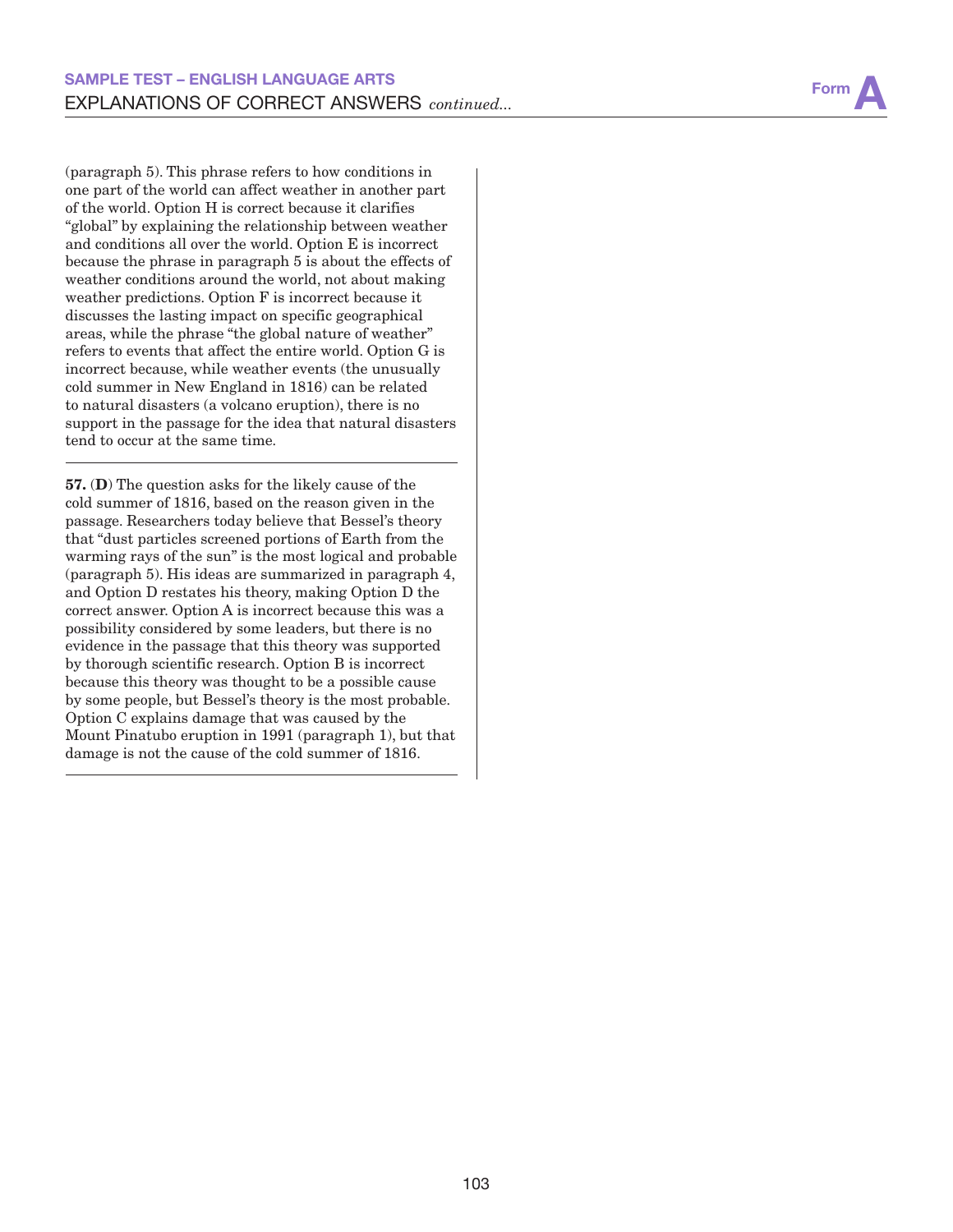# SAMPLE TEST – MATHEMATICS EXPLANATIONS OF CORRECT ANSWERS FORM

58. (162) First, find the measure of angle PQR. The measure of angle PQR is equal to the measure of angle PSR.

 $m\angle$ PSR = 180 - 72 = 108.

So, the measure of angle PQR is also 108.

 $108 + 90 + x = 360$ 

 $198 + x = 360$ 

- $x = 162$
- 59. (99) Let *x* be the number of oak trees when 264 pine trees are planted. Set up a proportion and solve for *x*:

*x*  $8x = 762$  $x = 99$ 264 3  $=\frac{8}{8}$ 

- 60.  $(-4)$   $4w = 2w 8$  $2w = -8$  $w = -4$
- **61.** (45) Let  $x =$  number of students with only cats as pets.

Let  $y =$  number of students with only dogs as pets.

Calculate *x* and *y* using the given information: There are 20 students who have cats, and of those 20 students, 3 have both cats and dogs. Thus,  $x = 20 - 3 = 17$ . There are 23 students who have dogs, and of those 23 students, 3 have both cats and dogs. Thus  $y = 23 - 3 = 20$ .

To find the total number of students surveyed, add the number of students who only have cats  $(x)$ , the number of students who only have dogs (*y*), the number of students who have both (3), and the number of students who have neither  $(5)$ :  $3 + 5 + x + y = 8 + 17 + 20 = 45$ 

**62. (63)** If  $x$  is the smaller consecutive integer, then  $x + 1$  is the larger consecutive integer. Use their sum  $(-15)$  to find *x*:

$$
x + (x + 1) = -15
$$
  
\n
$$
2x + 1 = -15
$$
  
\n
$$
2x = -16
$$
  
\n
$$
x = -8
$$

The two consecutive integers are **−**8 and **−**7.

One is added to the smaller integer:  $-8 + 1 = -7$ , and 2 is subtracted from the larger integer:  $-7 - 2 = -9$ .

Find the product:  $-7 \times -9 = 63$ .

**63.** (B) 
$$
2k = m + 3
$$
 so  $k = \frac{m+3}{2}$ .

Substitute each value of *m* to find the values of *k*:

$$
k = \frac{5+3}{2} = \frac{8}{2} = 4
$$

$$
k = \frac{7+3}{2} = \frac{10}{2} = 5
$$

$$
k = \frac{9+3}{2} = \frac{12}{2} = 6
$$

The set *k* is  $\{4, 5, 6\}$ .

- **64.** (**E**)  $7 + 3n + 6 4n 8 =$  $(7 + 6 - 8) + (3n - 4n) =$  $5 - n$
- 65. (A) The sum of Adrianna's course grades equals 4 times the mean (average) of her grades:  $90 \times 4 = 360$ . Roberto has the same sum (360) as Adrianna. Find the mean of his course grades:

 $360 \div 5 = 72$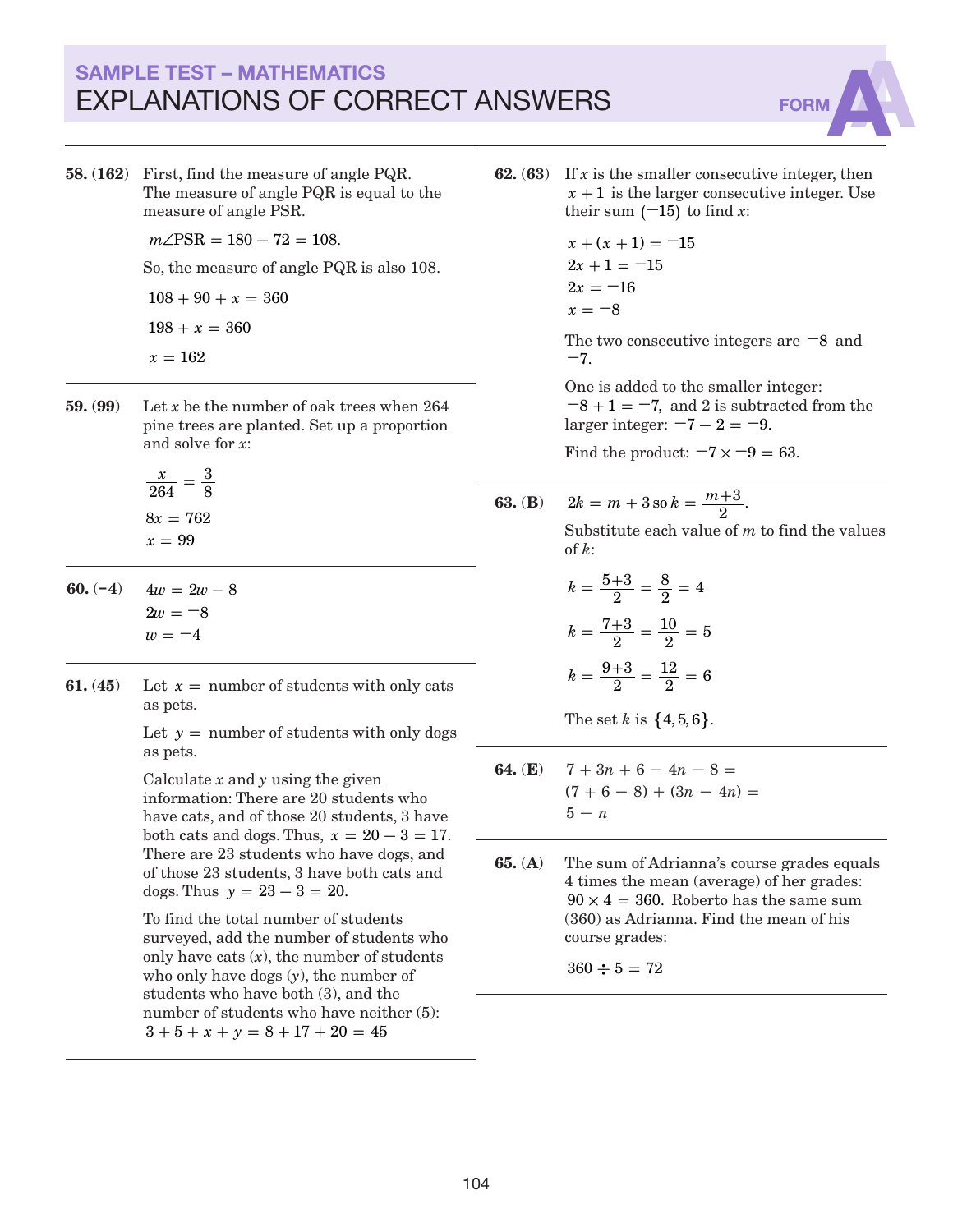

66. (H) Set up some equations.

Jenny (*J*) has twice as many marbles as Keiko  $(K)$ :  $J = 2K$ 

Jenny gives Keiko 5 marbles, so now they each have:  $J - 5$  and  $K + 5$  marbles.

Jenny still has 10 more than Keiko:  $J - 5 = (K + 5) + 10$ 

To find how many marbles Jenny had to start with, solve  $J = 2K$  for *K* and substitute that into the second equation:

In equation  $J = 2K$ , solve for  $K: K = \frac{J}{2}$ . Substitute  $\frac{J}{2}$  in for *K*.

$$
J - 5 = (K + 5) + 10
$$
  
\n
$$
J - 5 = \left(\frac{J}{2} + 5\right) + 10
$$
  
\n
$$
J - 5 = \frac{J}{2} + 15
$$
  
\n
$$
J = \frac{J}{2} + 20
$$
  
\n
$$
\frac{J}{2} = 20
$$
  
\n
$$
J = 40
$$
 marbles

- **67.** (A) Let *x* be the number of inches representing 1 foot. Set up a proportion and solve for *x*:
	- *x*  $x = 0.001$  in. 1 0.125  $=\frac{0.125}{125}$
- 68. (G) First, add the percentage of cars containing 3 people, 4 people, and 5 or more people:  $15\% + 7\% + 3\% = 25\%$

Thus, 25% of the cars contained at least 3 people, so use that to calculate the number of cars:

 $420 \times 0.25 = 105$  cars.

- **69. (B)** Line segment  $\overline{\text{RS}}$  is the altitude, or height, of triangle QRP. The length of  $\overline{QP}$  is 8 cm. Use that information to find the area of triangle QRP:  $A = \frac{1}{2}bh$  $=\frac{1}{2}bh = \frac{1}{2}(8)(6) = 24$  sq cm. There are 4 congruent triangles in the pyramid, so the surface area is  $4 \times 24 = 96$  sq cm.
- **70.** (F) Let  $2x =$  the width and  $3x =$  the length. Draw the rectangle to help visualize.



Since 2 times width  $+2$  times length  $=$ perimeter, we get

$$
2(2x) + 2(3x) = 510
$$
  
\n
$$
4x + 6x = 510
$$
  
\n
$$
10x = 510
$$
  
\n
$$
x = 51
$$
  
\n
$$
2x = 102 \text{ cm and } 3x = 153 \text{ cm}
$$

71. (D) Multiply each term by 2 to eliminate the fraction, and isolate *x*:

$$
-4(2) < \left(\frac{x}{2}\right)(2) < 2(2) \\
-8 < x < 4
$$

Therefore, *x* must be between **−**8 and 4.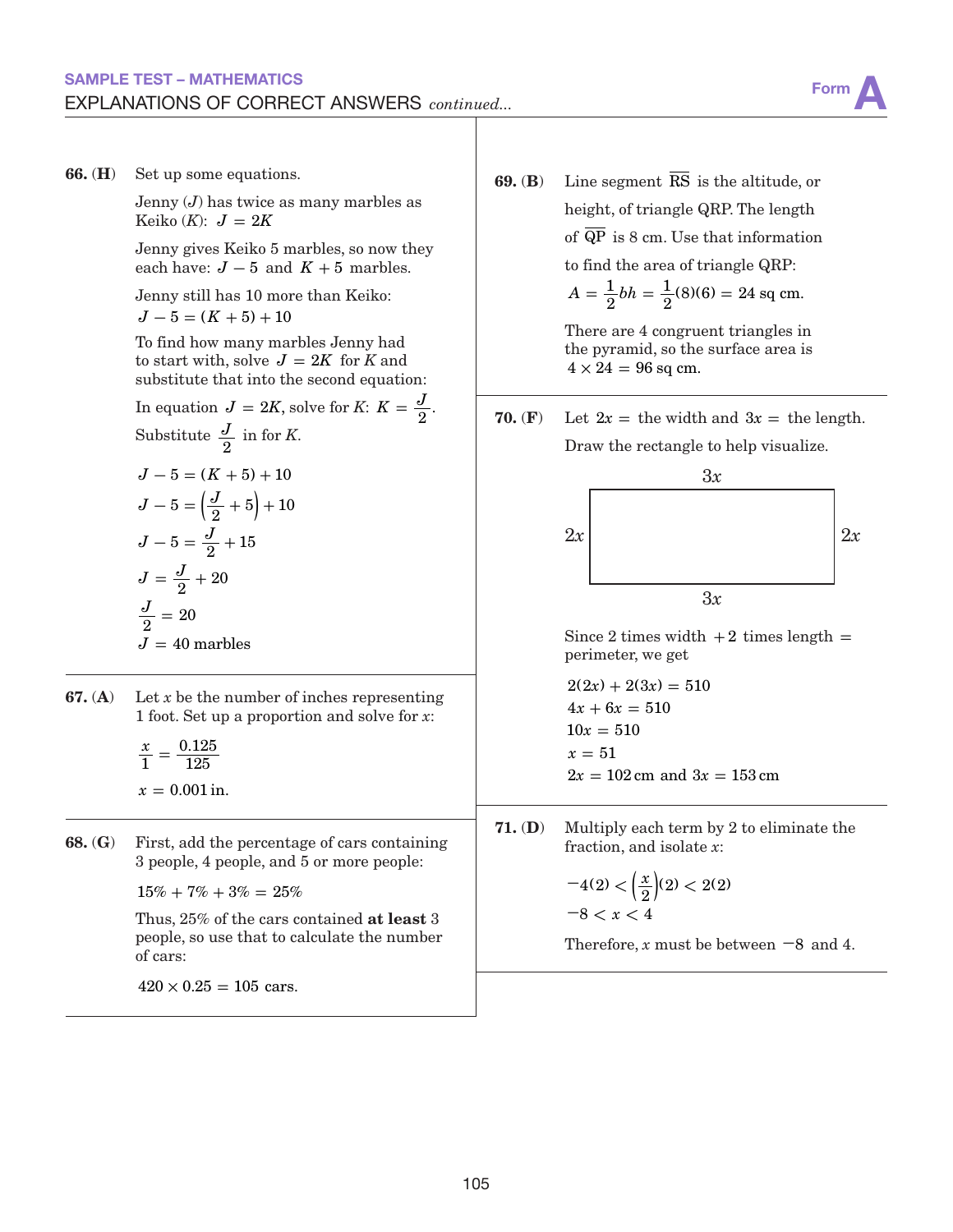#### SAMPLE TEST – MATHEMATICS EXPLANATIONS OF CORRECT ANSWERS *continued...*

72. (F) Use proportions to make the conversions:

Lorgs to dollars:

$$
\frac{140}{x} = \frac{7}{1}
$$

$$
7x = 140
$$

 $x = $20$ 

Dalts to dollars:

*x*  $0.5x = 16$  $16$   $\_$  0.5  $=\frac{0.8}{1}$ 

 $x = $32$ 

 $Total dollars = 20 + 32 = $52$ 

**73.** (**B**) Let  $x$  be the total number of colored pencils in the box. Set up a proportion to find *x*:

> *x*  $2x = 42$  $x = 21$ 2 7  $=$  $\frac{6}{1}$

If there are 6 red pencils, then the number of pencils that are not read is  $21 - 6 = 15$ . 74. (H) Since both ratios have *y* in common, solve for *x* and *z* in terms of *y* in both equations.

Using  $x:y = 1:4$ , solve for *x* in terms of *y*.

$$
\frac{x}{y} = \frac{1}{4}
$$

$$
x = \frac{1}{4}y
$$

Using the ratio  $y:z = 4:5$ , solve for z in terms of *y*:

$$
\frac{y}{z} = \frac{4}{5}
$$

$$
z = \frac{5}{4}y
$$

The question states  $x + y + z = 50$ . Substitute from the two equations above and solve for *y*.

$$
\frac{1}{4}y + y + \frac{5}{4}y = 50
$$

$$
\frac{10}{4}y = 50
$$

$$
10y = 200
$$

$$
y = 20
$$

75. (B) The shaded region is a right triangle. Each leg is 1 unit in length. So the area is

$$
A = \frac{1}{2}bh = \frac{1}{2}(1)(1) = \frac{1}{2}
$$
 or 0.5 sq unit

76. (F) Create a table with the information provided in the problem and use subtraction to fill in the rest of the table:

|                                | Female             | Male               | <b>TOTAL</b>        |
|--------------------------------|--------------------|--------------------|---------------------|
| Commutes<br>to work            | 21%                | 39%<br>$(60 - 21)$ | 60%                 |
| Does not<br>commute to<br>work | 24%<br>$(45 - 21)$ | 16%<br>$(40 - 24)$ | 40%<br>$(100 - 60)$ |
| <b>TOTAL</b>                   | 45%                |                    | $100\%$             |

16% of the population is male and does not commute to work.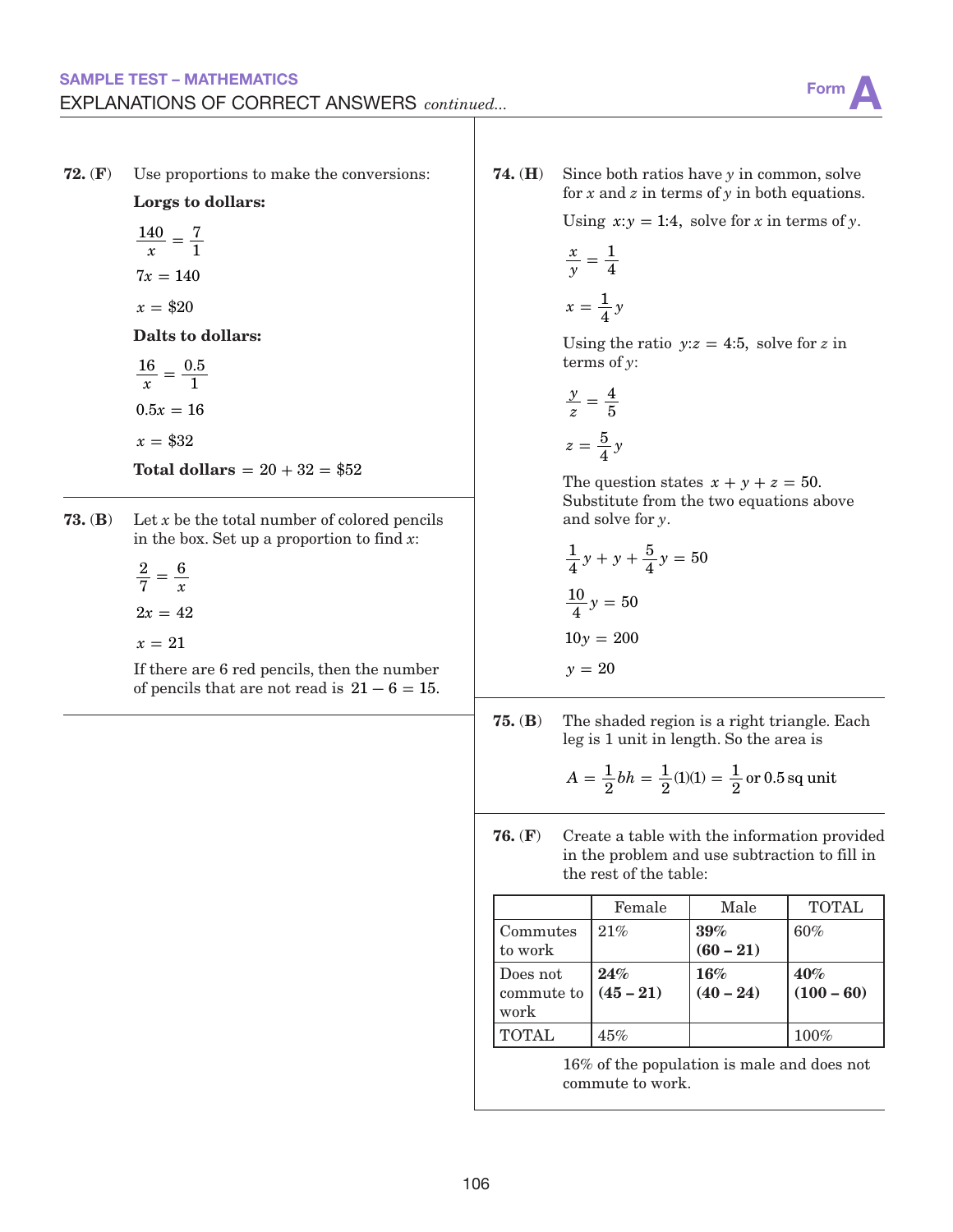### SAMPLE TEST – MATHEMATICS SAMPLE TEST – MATHEMATICS<br>EXPLANATIONS OF CORRECT ANSWERS *continued...* FOUL AND THE RESERVENT ON A

| 77. (A)<br>78. $(E)$ | Let $x$ be the price per pound for the meat.<br>Set up an equation to show what Mrs.<br>Cranston spent:<br>$5(0.90) + 8x = 26.90$<br>$4.50 + 8x = 26.90$<br>$8x = 22.40$<br>$x = 2.80$<br>The price per pound for the meat is $$2.80$ .<br>The probability that both cards are not blue<br>is the same as the probability that both<br>cards are red. There are 4 red cards out of<br>the 10, so the probability of the first card<br>being red is $\frac{4}{10}$ . Now there are 9 cards left,<br>and 3 of those are red, so the probability of<br>the second card being red is $\frac{3}{9}$ . Multiply<br>the two probabilities to find the probability<br>that both cards are red (not blue):<br>$\frac{4}{10} \times \frac{3}{9} = \frac{12}{90} = \frac{2}{15}$ | 81. (B)<br>82. $(F)$<br>83. (D) | According to the chart, 22% of people walk<br>to work and 4% ride a bicycle. Subtract<br>to find the percentage of how many more<br>people walk than bicycle:<br>$22\% - 4\% = 18\%$<br>To find the exact number of people, multiply<br>$18\%$ (0.18) by the number of people working<br>in Center City $(15,000)$ :<br>$15,000 \times 0.18 = 2,700$<br>To find the smallest factor of 91, list the<br>factors: 1, 7, 13, and 91.<br>The smallest factor (other than 1) is 7.<br>Of the options listed (30, 35, 39, and 44),<br>only 35 is a multiple of 7.<br>Let $x$ be the remaining side of the actual<br>banner. Set up a proportion:<br>$\frac{x}{16} = \frac{36}{12}$<br>$x = 48$ ft |  |  |  |
|----------------------|-----------------------------------------------------------------------------------------------------------------------------------------------------------------------------------------------------------------------------------------------------------------------------------------------------------------------------------------------------------------------------------------------------------------------------------------------------------------------------------------------------------------------------------------------------------------------------------------------------------------------------------------------------------------------------------------------------------------------------------------------------------------------|---------------------------------|---------------------------------------------------------------------------------------------------------------------------------------------------------------------------------------------------------------------------------------------------------------------------------------------------------------------------------------------------------------------------------------------------------------------------------------------------------------------------------------------------------------------------------------------------------------------------------------------------------------------------------------------------------------------------------------------|--|--|--|
| $79.$ (D)            | $1 \text{ sind} = 4 \text{ lorgs, so } 1 \text{ sind} > 1 \text{ lorg.}$<br>$2 \text{ harps} = 5 \text{ sinds}$ , so $1 \text{ harp} > 1 \text{ sind}$ .<br>$1$ plunk = 3 harps, so $1$ plunk $> 1$ harp,<br>meaning that 1 plunk $> 1$ sind and 1 lorg.<br>2 plunks = $5$ dalts, so 1 plunk $> 1$ dalt.<br>Therefore, the plunk is the most valuable.                                                                                                                                                                                                                                                                                                                                                                                                                | 84. (F)                         | Let $x$ be the number of second-, third-, and<br>fourth-year students. Then the total number<br>of students in the college is $663 + x$ . Set up<br>a proportion and solve for $x$ :<br>$\frac{15}{1} = \frac{663 + x}{179}$<br>$663 + x = 179(15)$<br>$663 + x = 2,685$<br>$x = 2,022$                                                                                                                                                                                                                                                                                                                                                                                                     |  |  |  |
| 80. (G)              | For each row, multiply the number of<br>students by the score. Then add those<br>together and divide by the total number of<br>students to find the mean (average) of the<br>10 students.<br>$\frac{85(4) + 75(4) + 65(2)}{10} = \frac{340 + 300 + 130}{10}$<br>$=\frac{770}{10}=77$                                                                                                                                                                                                                                                                                                                                                                                                                                                                                  | 85. (D)                         | $2\frac{1}{5}+3\frac{3}{10}+4\frac{2}{5}+5\frac{1}{2}$<br>Convert all the fractions to a common<br>denominator (10):<br>$2\frac{2}{10} + 3\frac{3}{10} + 4\frac{4}{10} + 5\frac{5}{10}$<br>$=(2+3+4+5)+\left(\frac{2+3+4+5}{10}\right)$<br>$= 14 + 1\frac{4}{10} = 15\frac{2}{5}$                                                                                                                                                                                                                                                                                                                                                                                                           |  |  |  |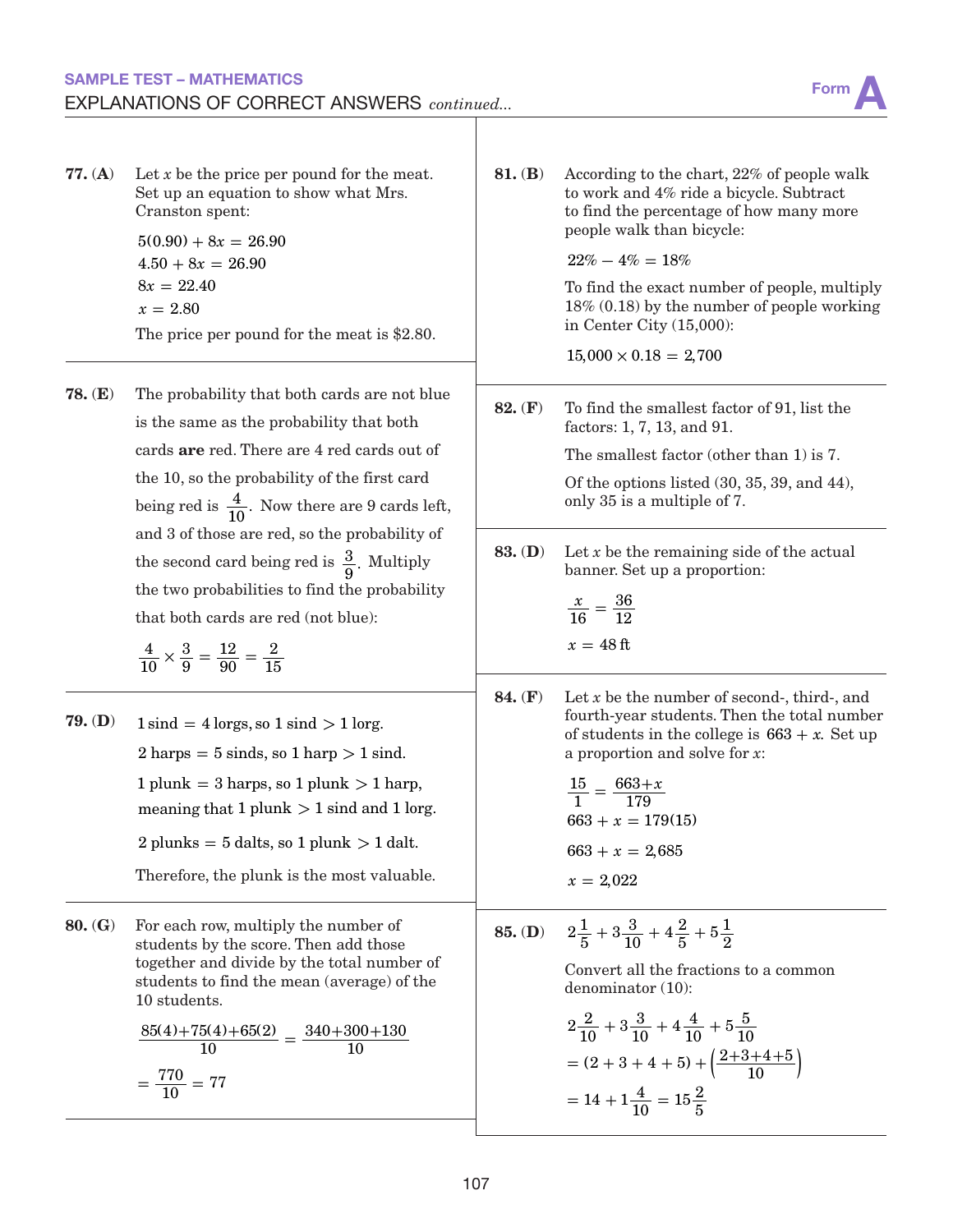#### SAMPLE TEST – MATHEMATICS EXPLANATIONS OF CORRECT ANSWERS *continued...*



86. (F) Divide the rate by the number of seconds in an hour. (Since there are 60 minutes in an hour and 60 seconds in a minute, multiply  $60 \times 60 = 3,600$  seconds in an hour):

 $\frac{55}{3,600}$  miles per second

Multiply by the number of feet in a mile (5,280):

 $55 - 5,280$  $\frac{3 \cdot 5,280}{3,600}$  feet per second

87. (D) First, set up an equation to express Tien's age (*T*) and Jordan's age (*J*) today:

$$
T=\frac{1}{4}J
$$

Two years from now, Tien's age will be  $T + 2$ , and Jordan's age will be  $J + 2$ . Set up an equation about the relationship between Tien's age and Jordan's age in two years:

$$
T+2=\frac{1}{3}(J+2)
$$

Solve the above equation for *T*:

$$
T = \frac{1}{3}(J+2) - 2
$$

Now set the two equations equal to each other and solve for *J*:

$$
\frac{1}{4}J = \frac{1}{3}(J+2) - 2
$$

$$
\frac{1}{4}J = \frac{1}{3}J - \frac{4}{3}
$$

$$
-\frac{1}{12}J = -\frac{4}{3}
$$

$$
J = -\frac{4}{3}(-\frac{12}{1})
$$

$$
J = 16
$$

88. (E) List the factors of 48:

1 and 48, 2 and 24, 3 and 16, 4 and 12, 6 and 8

There are no factors greater than 24 and less than 48.

89. (C) The first integer is *l*, so the second is  $l + 1$ , the third is  $l + 2$ , then  $l + 3$ , and finally  $l + 4$ . Since g is the fifth and greatest of the integers,  $g = l + 4$ .

Substitute  $l + 4$  for g and simplify:

$$
\frac{l+g}{2} = \frac{l+l+4}{2} = \frac{2l+4}{2} = l+2
$$

**90.** (**H**) Three years is 36 months  $(12 \times 3)$ . Set up an expression to find the total amount Johan paid:

 $1,000 + 300(36) = $11,800$ 

91. (B) Create a list of the possible pairs. Let the cookies be named A, B, C, D, E, and F.

> AB, AC, AD, AE, AF BC, BD, BE, BF CD, CE, CF DE, DF EF

There are a total of 15 possible pairs of cookies that Aiden can choose.

92. (G) Set up proportions to figure out how many slides Deion and Kyra can create in 1 hour:

Deion

$$
\frac{5}{20} = \frac{x}{60}
$$

$$
20x = 300
$$

 $x = 15$ 

Deion can create 15 slides in 1 hour.

Kyra

$$
\frac{3}{10} = \frac{x}{60}
$$

$$
10x = 180
$$

 $x = 18$ 

Kyra can create 18 slides in 1 hour.

Add Deion and Kyra to figure out how many slides they can create together in 1 hour:  $15 + 18 = 33.$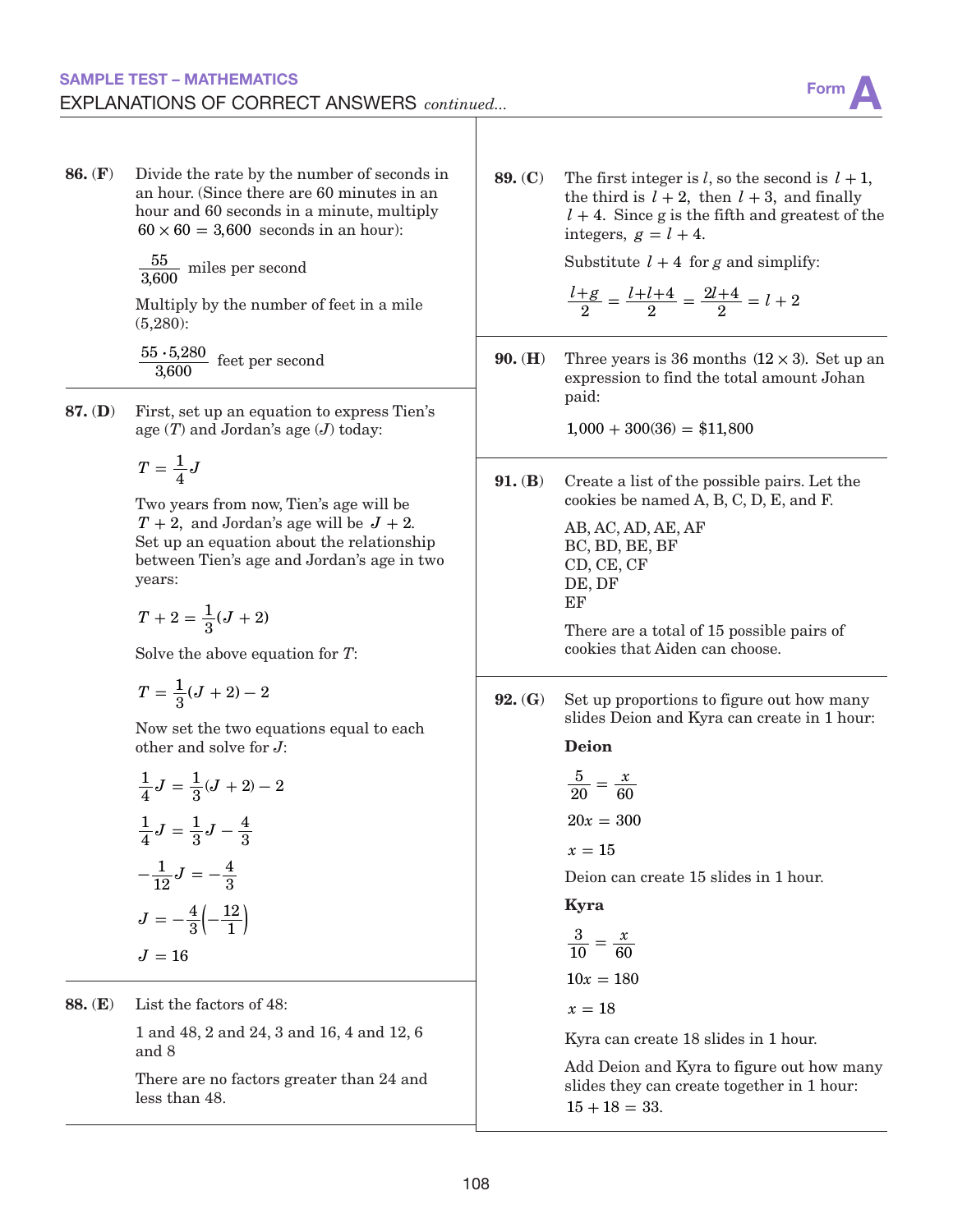- **93.** (C) Since  $LN = \frac{1}{8}$ , point N is located at  $4\frac{5}{16}$  $+\frac{1}{8} = 4\frac{7}{16}$ . So M must be between point L,  $4\frac{5}{16}$ , and point N,  $4\frac{7}{16}$ . Point L can also be written as 4.3125, and point N can be written as 4.4375. The only option given that lies between those two points is 4.35.
- 94. (G) The length of the stick must be the greatest common factor of 72 and 30. The factors of 30 are 1, 2, 3, 5, 6, 10, 15, and 30. Of those, only 1, 2, 3, and 6 are also factors of 72. The greatest of these is 6.
- 95. (B) Ryan has 130 pages left to read (150 **−** 20). He read 20 pages in 30 minutes, which means he read at a rate of 40 pages per 1 hour. To find out how much longer it will take him to finish the assignment, divide the total number of pages remaining (130) by the number of pages he is able to read per hour (40):

 $\frac{130}{40} = 3\frac{1}{4}$ 

**96.** (G) It is easier to rewrite  $\frac{M}{N}$  as  $M \div N$  since they are both fractions.

$$
M \div N = \frac{w}{x} \div \frac{y}{z} = \frac{w}{x} \cdot \frac{z}{y} = \frac{wz}{xy}
$$

97. (B) The question asks for integers from 12 to 30 that are not divisible by 2 or 3.

> The set of consecutive integers is {12, 13, 14, 15, 16, 17, 18, 19, 20, 21, 22, 23, 24, 25, 26, 27, 28, 29, 30}.

Since all even numbers are divisible by 2, eliminate all even numbers, leaving the odd numbers in the set: {13, 15, 17, 19, 21, 23, 25, 27, 29}.

Eliminate those integers that are multiples of 3 (15, 21, and 27). The remaining integers are: {13, 17, 19, 23, 25, 29}. Therefore, there are 6 numbers in the set that are multiples of neither 2 nor 3.

98. (G) Take each city's number of schools and multiply by the number of students. It is not necessary to calculate all 5 of these. Cities M and N have the same number of students, so just calculate the number of students in City M because it has more schools than City N. The same goes for  $Q$  and  $R$  — only  $Q$  needs to be calculated because it has more schools than R.

 $M = 8 \times 500 = 4,000$ 

 $P = 9 \times 400 = 3{,}600$ 

 $Q = 6 \times 700 = 4,200$ 

City Q has the greatest number of students.

99. (C) The total number of candies in the box is  $5 + 3 + 2 = 10$ . The number of candies that are not banana is  $5 + 2 = 7$ .

> The probability of the first candy not being banana is  $\frac{7}{10}$ . Now, out of 9 candies, there are 6 candies left that are not banana.

The probability of the second candy not being banana is.  $\frac{6}{9}$ . Multiply these two probabilities to get the solution:

$$
\frac{7}{10} \times \frac{6}{9} = \frac{42}{90} = \frac{7}{15}
$$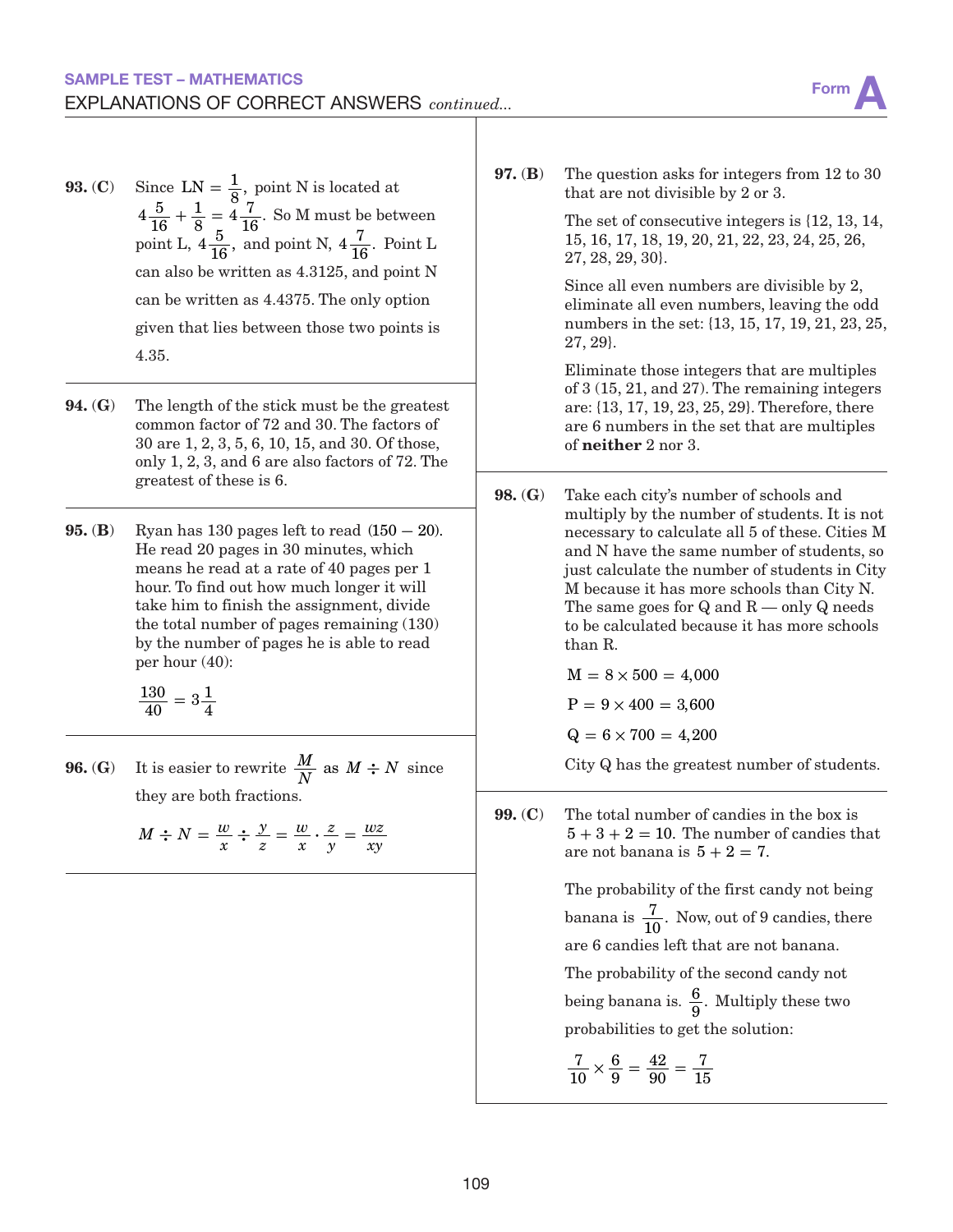|            | <b>100.</b> ( <b>H</b> ) Solve the equation for $z$ :<br>$\frac{w}{x} = \frac{y}{z}$<br>$wz = xy$<br>$z=\frac{xy}{w}$                                                                                                                                                                                                          |            | <b>105.</b> (D) There are 6 digits in the repeating decimal<br>$(769230)$ , so 7 would be the first, seventh,<br>thirteenth digit and so on. To find the 391st<br>digit, divide 391 by 6.<br>$391 \div 6 = 65$ R1<br>Since the remainder is 1, that means the<br>391st digit is the same as the 1st digit,<br>which is 7.                                                                                                                                                            |
|------------|--------------------------------------------------------------------------------------------------------------------------------------------------------------------------------------------------------------------------------------------------------------------------------------------------------------------------------|------------|--------------------------------------------------------------------------------------------------------------------------------------------------------------------------------------------------------------------------------------------------------------------------------------------------------------------------------------------------------------------------------------------------------------------------------------------------------------------------------------|
| 101. $(C)$ | Convert the ratios into fractions of WZ. Use<br>the sum of the ratios for the denominator.<br>$WX:XY:YZ = 4:2:3$<br>$WX = \frac{4}{4+2+3} = \frac{4}{9}$<br>$XY = \frac{2}{4+2+3} = \frac{2}{9}$<br>The part of WZ that is WY is the sum of<br>those fractions:                                                                | $106.$ (E) | One revolution is equal to the circumference<br>of the tire:<br>$C = 2\pi r = 2(1)\left(\frac{22}{7}\right) = \frac{44}{7}$ ft<br>The car travels at 4,400 ft per minute. To<br>calculate the number of revolutions, divide<br>the speed by the circumference:<br>$4,400 \div \frac{44}{7} = 4,400 \times \frac{7}{44} = 700$ revolutions.                                                                                                                                           |
|            | $WY = \frac{4}{9} + \frac{2}{9} = \frac{6}{9} = \frac{2}{3}$<br>Find the length of WZ:<br>$WZ = 8 - (-10) = 18$<br>The value of WY is $\frac{2}{3}(18) = 12$ .                                                                                                                                                                 |            | 107. (D) $100(2+0.1)^2 - 100 = 100(2.1^2) - 100$<br>$= 100(4.41) - 100 = 441 - 100 = 341$<br>108. (G) The total number of handballs in the<br>container is $4 + 5 + 8 + 9 + 11 = 37$ .                                                                                                                                                                                                                                                                                               |
|            | <b>102.</b> (G) Find 1% of 0.02: $0.02 \times \frac{1}{100} = 0.0002$<br>The greatest allowable thickness would be<br>$0.02 + 0.0002 = 0.0202$ inch.                                                                                                                                                                           |            | Since there are 8 yellow handballs, the<br>probability of selecting a yellow handball is<br>$rac{8}{37}$ .                                                                                                                                                                                                                                                                                                                                                                           |
|            | 103. (D) First, calculate the highest score for each<br>section by adding the lowest score to the<br>range:<br>Section I: $65 + 28 = 93$<br>Section II: $62 + 25 = 87$<br>Section III: $67 + 22 = 89$<br>The overall highest score is 93, and the<br>overall lowest score is 62. Thus the overall<br>range is $93 - 62 = 31$ . |            | 109. (A) Each chair costs Leon \$150 to make, and he<br>sells the chair for \$275. His profit is found<br>by subtracting the cost from the price:<br>$$275 - $150 = $125$ per chair<br>If Leon makes and sells 25 chairs in a week,<br>his initial profit is $25 \times $125 = $3,125$ .<br>However, Leon has additional fixed expenses<br>of \$1,250 per week, so this cost must also be<br>subtracted to arrive at the profit. His final<br>profit is $$3,125 - $1,250 = $1,875$ . |
| 104. $(F)$ | Since $3n$ is even, then $3n + 1$ must be odd.<br>Thus $3n + 3$ and $3n + 5$ are also odd. So<br>there are a total of 3 numbers in this range<br>that are odd.                                                                                                                                                                 |            |                                                                                                                                                                                                                                                                                                                                                                                                                                                                                      |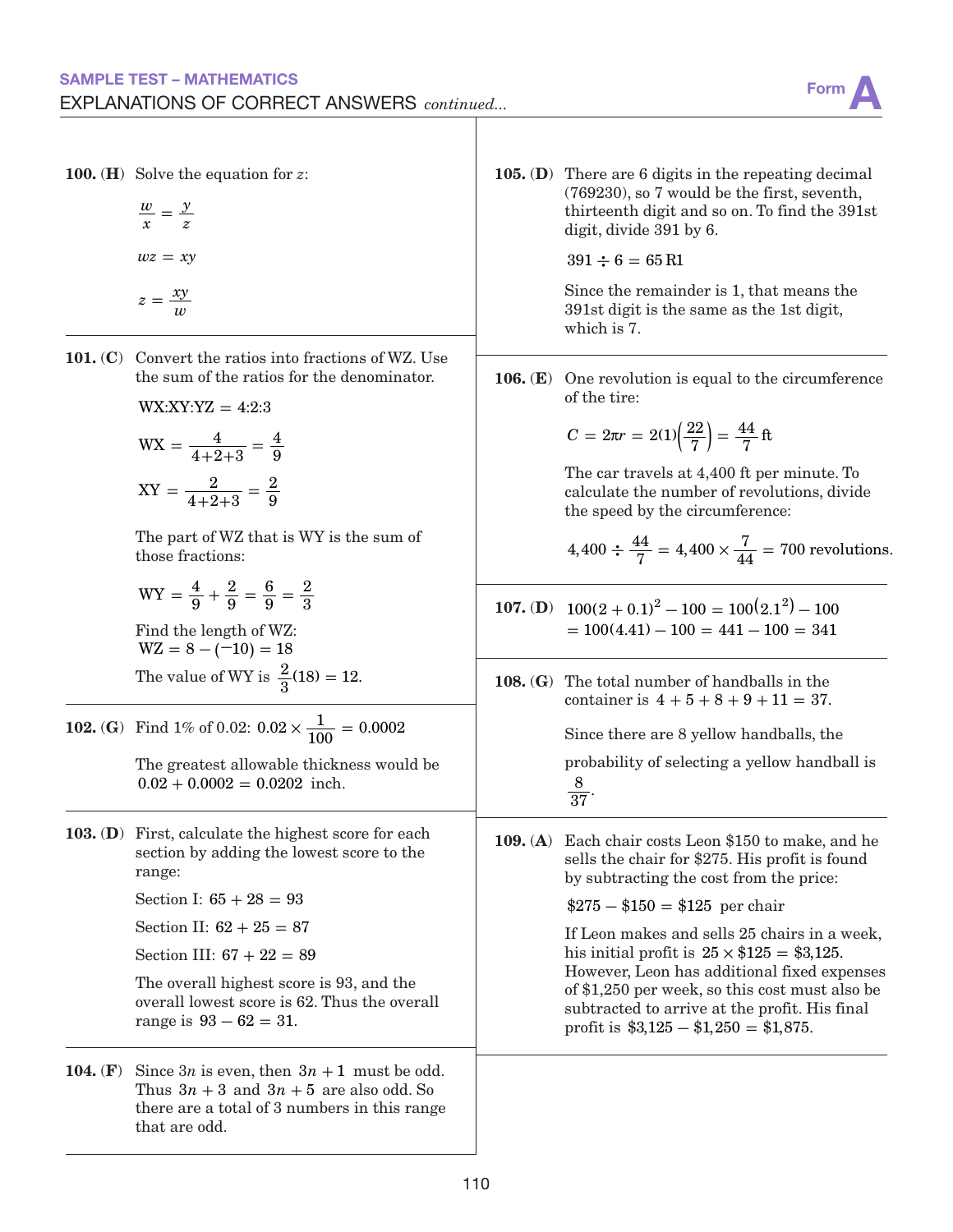

110. (H) Convert 4 ft 7 in. to inches. Since  $12$  in.  $= 1$  ft :  $4(12) + 7 = 55$  inches Multiply that by the conversion  $254 cm = 1 in.$  $55 \times 2.54 = 139.70$  cm

 $\overline{a}$ 

**111.** (C) First, use  $JK = 3\frac{1}{2}$  to find the location of J:

$$
\frac{3}{8} - J = 3\frac{1}{2}
$$
  

$$
J = \frac{3}{8} - 3\frac{1}{2} = -3\frac{1}{8}
$$

Now, use  $JM = 9\frac{3}{4}$  to find the location of M:

$$
M - \left(-3\frac{1}{8}\right) = 9\frac{3}{4}
$$
  

$$
M + 3\frac{1}{8} = 9\frac{3}{4}
$$
  

$$
M = 9\frac{3}{4} - 3\frac{1}{8} = 6\frac{5}{8}
$$

Finally, use  $LM = 1\frac{1}{8}$  to find the location of L:

$$
6\frac{5}{8} - L = 1\frac{1}{8}
$$
  

$$
L = 6\frac{5}{8} - 1\frac{1}{8} = 5\frac{4}{8} = 5\frac{1}{2}
$$

112. **(G)**  $4x - 3y = 12$  $4x = 3y + 12$  $x = \frac{3}{4}y$  $x = \frac{3}{4}y + 3$ 4 12  $=\frac{3}{4}y+\frac{12}{4}$ 

113. (A) First, determine the total number of servings of fruits and vegetables that the students ate by multiplying the number of servings by the number of students in each row of the table. Then add that column to get the total number of servings:

| Number of   |           |                    |
|-------------|-----------|--------------------|
| Servings of |           | Number of Servings |
| Fruits and  | Number of |                    |
| Vegetables  | Students  | Number of Students |
|             | 5         |                    |
|             |           |                    |
| 2           |           |                    |
|             |           | 12                 |
|             |           |                    |
|             |           |                    |

Total: 30

Calculate the mean by dividing the total number of servings of fruits and vegetables by the total number of students:

$$
\frac{30}{20}=1\frac{1}{2}
$$

114. (G) The ratio is 4:3:2:1, so the total parts is 10.

Since there are two parts resin, the fraction

of resin is  $\frac{2}{10}$  $=\frac{1}{5}$ .

So the amount of resin in 30 lb of paste (for 1 billboard) is  $\frac{1}{5} \times 30 = 6$  lb. For 4 billboards, that would be  $6 \times 4 = 24$  lb.